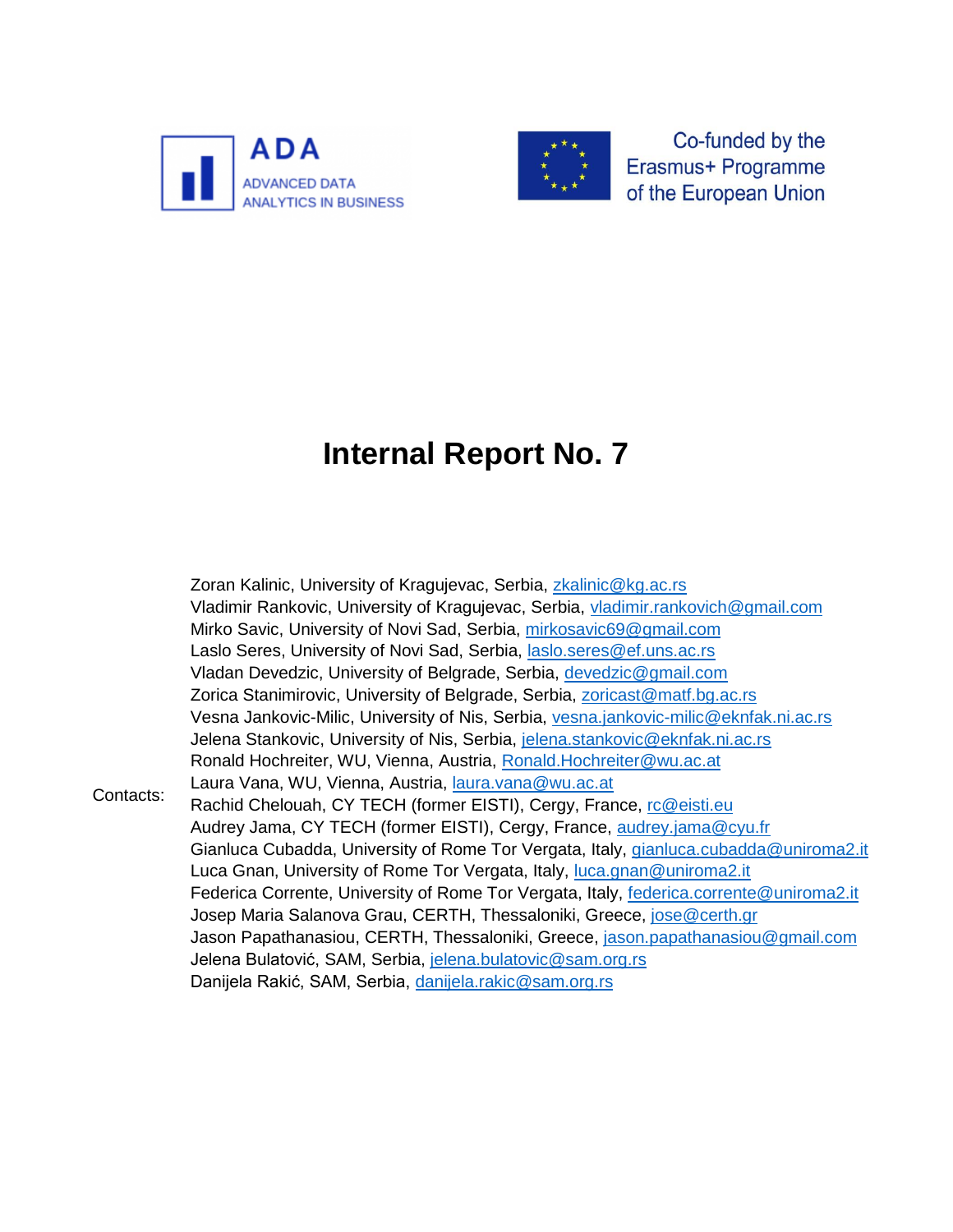| Project acronym:    | ADA                                        |
|---------------------|--------------------------------------------|
| Project full title: | <b>Advanced Data Analytics in Business</b> |
| Project No:         | 598829-EPP-1-2018-1-RS-EPPKA2-CBHE-JP      |
| Funding scheme:     | ERASMUS+                                   |
| Project start date: | November 15, 2018                          |
| Project duration:   | 36 months                                  |

| Abstract | This report is joint Internal Report No. 7, i.e. the report of internal<br>quality control and monitoring of the ADA project, for the period from<br>15 August 2021 until 15 January 2022 and it is a result of the activity |
|----------|------------------------------------------------------------------------------------------------------------------------------------------------------------------------------------------------------------------------------|
|          | 5.3 Internal Project Control and Monitoring. It consists of the internal<br>quality reports of each project partner as well as a summary of all<br>activities during reporting period.                                       |

| Title of document:          | Internal Report No. 7                       |
|-----------------------------|---------------------------------------------|
| Work package:               | WP5: Quality Control and Monitoring         |
| Activity:                   | 5.3 Internal Project Control and Monitoring |
| Last version date:          | 15/01/2022                                  |
| File name:                  | Internal Report No. 7.pdf                   |
| Number of pages:            | 23                                          |
| <b>Dissemination level:</b> | Consortium                                  |

#### VERSIONING AND CONTRIBUTION HISTORY

| Version | Date       | <b>Revision description</b> | Partner responsible |
|---------|------------|-----------------------------|---------------------|
| 1.0     | 15/01/2022 | Creation of document        | UNIKG               |

#### DISCLAIMER

The European Commission support for the production of this publication does not constitute an endorsement of the contents which reflects the views only of the authors, and the Commission cannot be held responsible for any use which may be made of the information contained therein.

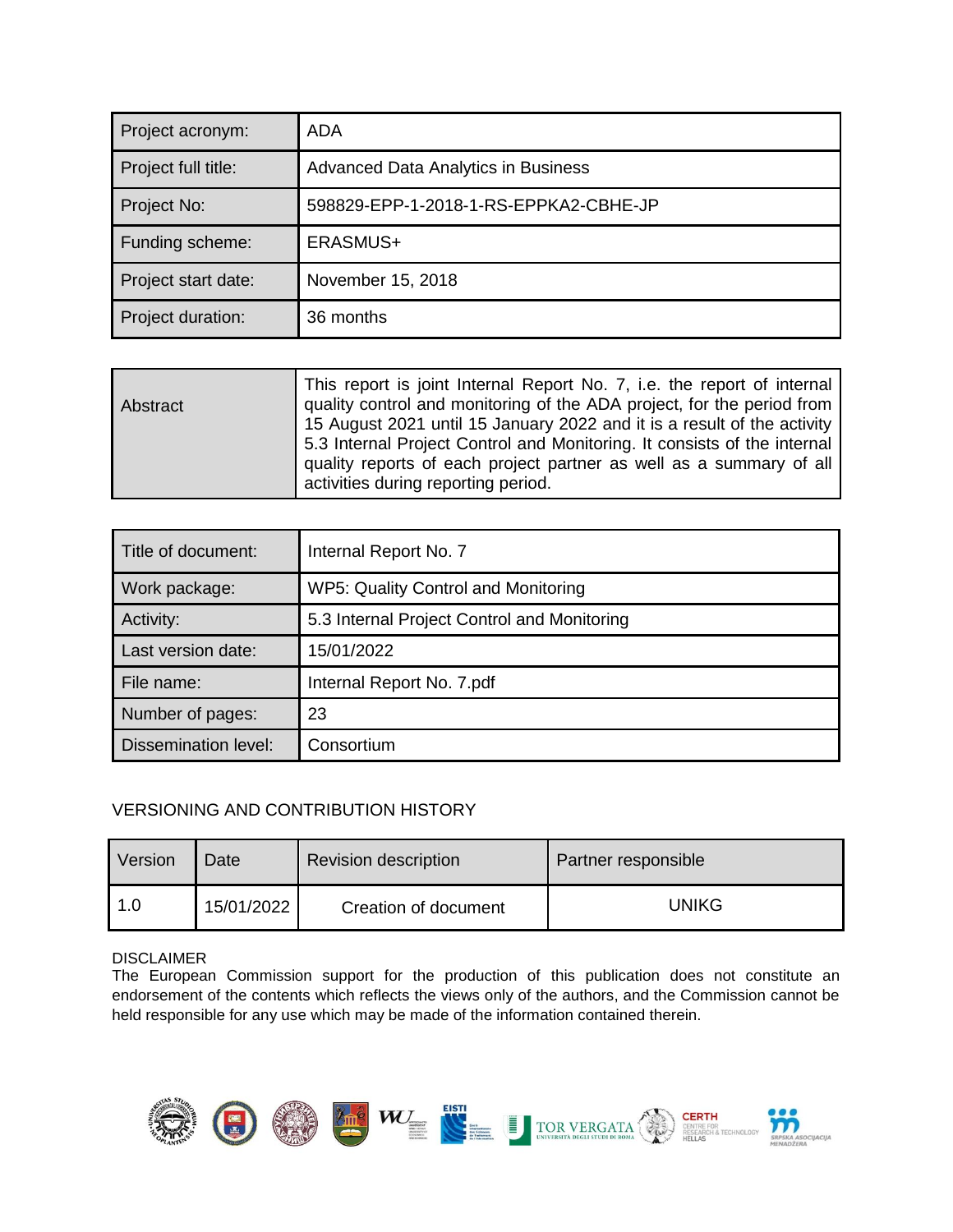#### **Contents**

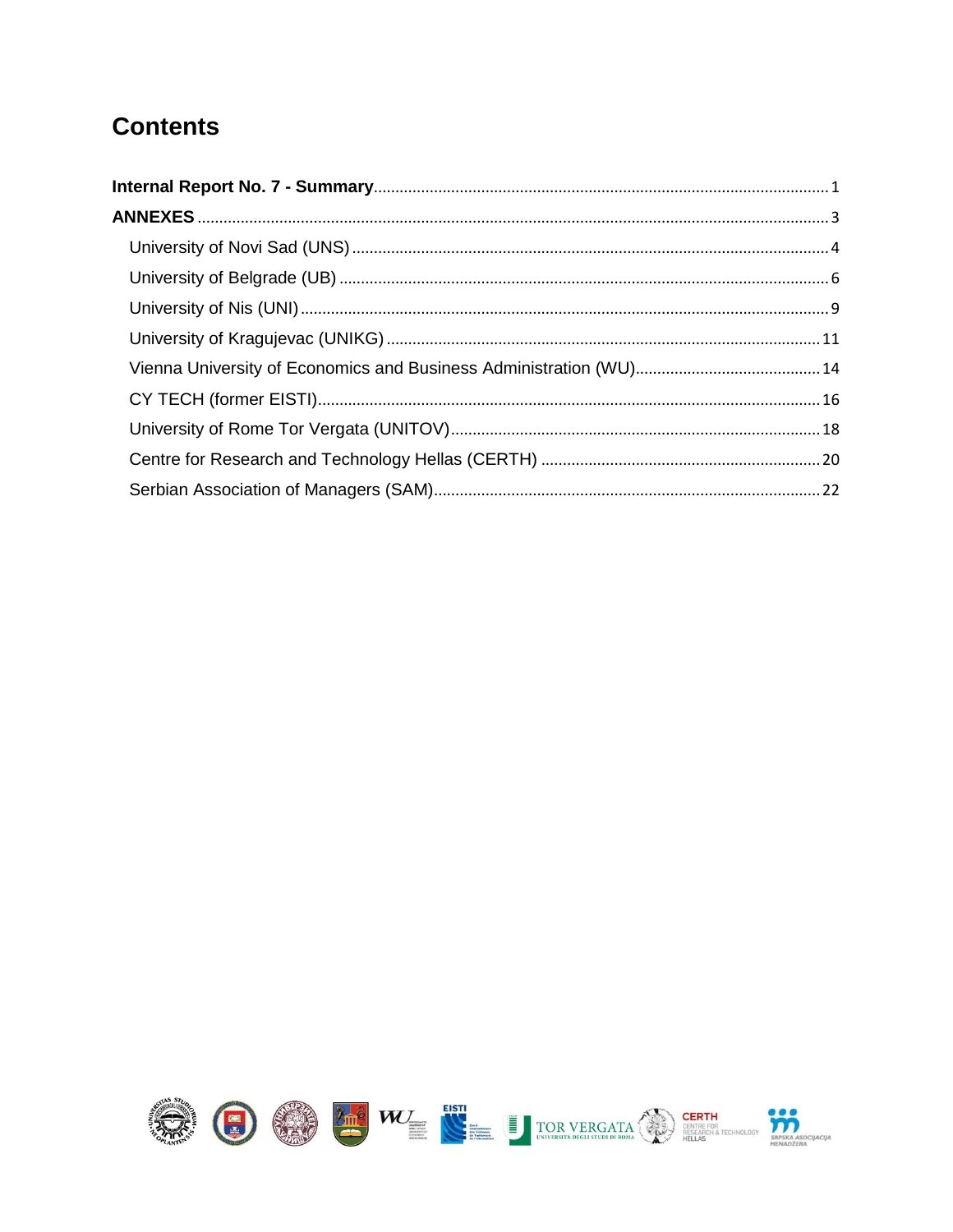#### **Internal Report No. 7 - Summary**

<span id="page-3-0"></span>Internal Report No. 7 is a periodical report of quality control and monitoring of the Erasmus+ ADA project. It is scheduled by WorkPlan in the Project Application and covers period from 15 August 2021 to 15 January 2022. The Report is an output of the project activity 5.3 Internal Project Control and Monitoring. Each ADA project partner prepared its own internal report, with more details about the activities, experienced problems and measures taken by each partner and all these reports are presented in the Annexes section.

One of the key outcomes of the ADA project is the accreditation of new master study programs in advanced data analytics at three Serbian HEI partners. Since UNS and UB have accredited its study programs in previous period, the reporting period at these institutions was used to start with promotional activities for the enrollment of the first generation of students, planned for September/October 2022. UNS has prepared a draft version of a Guide for foreign students, and UB has published website dedicated to its accredited study program, with all details about its objectives, structure, requirements, etc. Third Serbian partner, UNI, is still working on accreditation documentation and its adoption at University bodies, and it is to be expected that during next reporting period it will complete the documentation and submit it to the National Accreditation Body for further procedure. Forth Serbian HEI partner, UNIKG, has already accredited new study program (which includes new courses developed under ADA project) in 2020. During the reporting period, UNIKG successfully enrolled second generation of students to these courses, in October 2021.

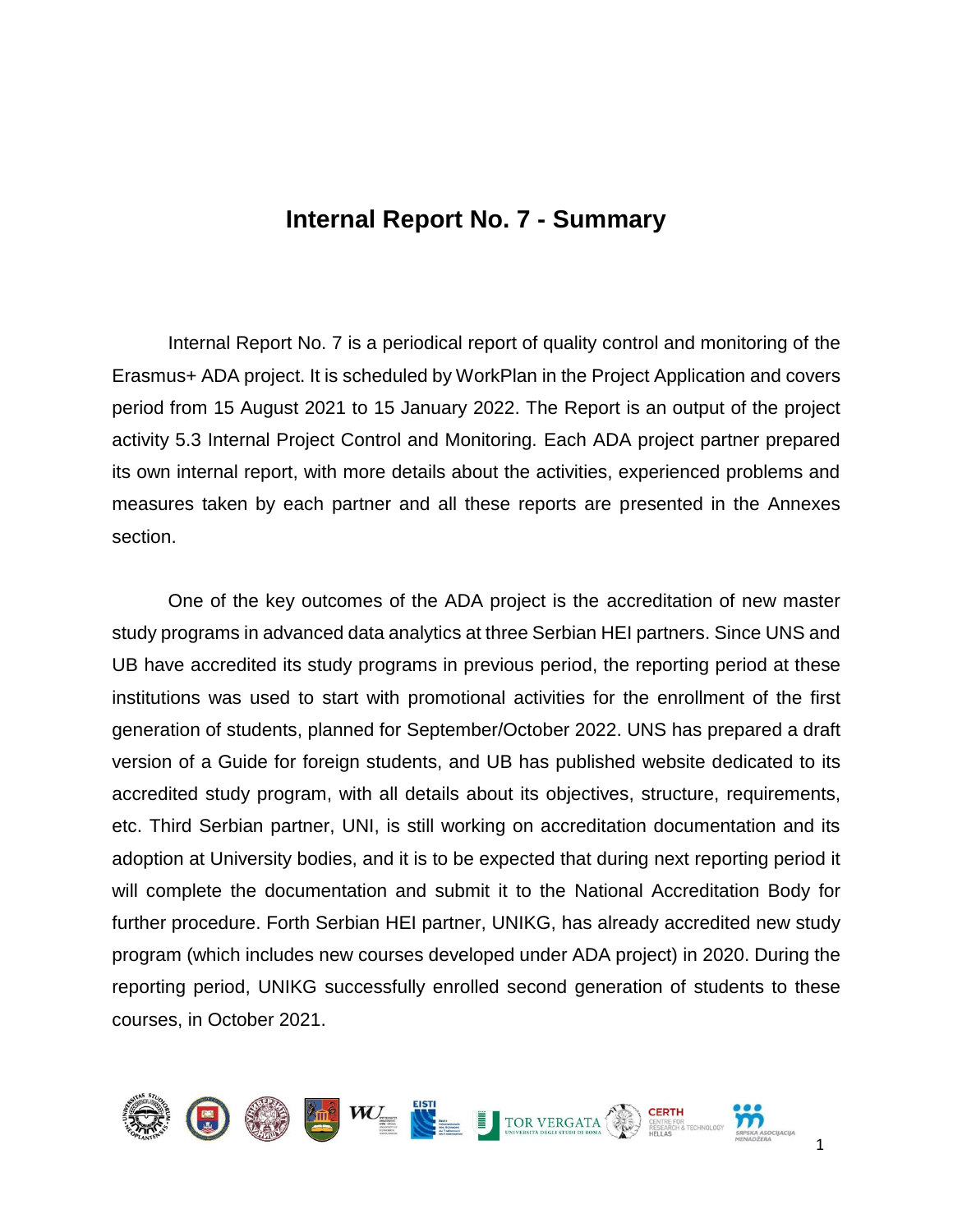This reporting period was also heavily influenced be COVID-19 pandemic, particularly, planned travels and study visits. Therefore, Steering Committee meeting was held online, in September 2021. Project Coordinator, prof. Mirko Savic, has visited WU in January 2022, and a few local meetings were held in person in Serbia, mainly related to the promotion of new study programs and preparation for the enrollment of first students. ADA project team members continued to communicate and work online. The selected professors at all ADA project partners worked on preparation of teaching materials for the study programs and courses developed under ADA project, including LLL courses for professionals.

In the next reporting period, there are several project activities planned: first, second round of LLL courses will be prepared and organized in February/March 2022. Due to the current situation, this round will be also organized online, coordinated by UNIKG. Main promotional activities of LLL courses will be delegated to the SAM. We hope that UNI will finalize its efforts regarding accreditation of new master study program. Professors of UNS and UB will continue the preparation of teaching materials for the courses within accredited master study programs. Also, all project partners will coordinate their activities on promotion of ADA project results and new study programs, including the purchase of various promotional materials. Finally, we strongly believe that the epidemiological situation will be improved, and that it will be possible to organize remaining visits of Serbian professors to EU partners and vice versa.

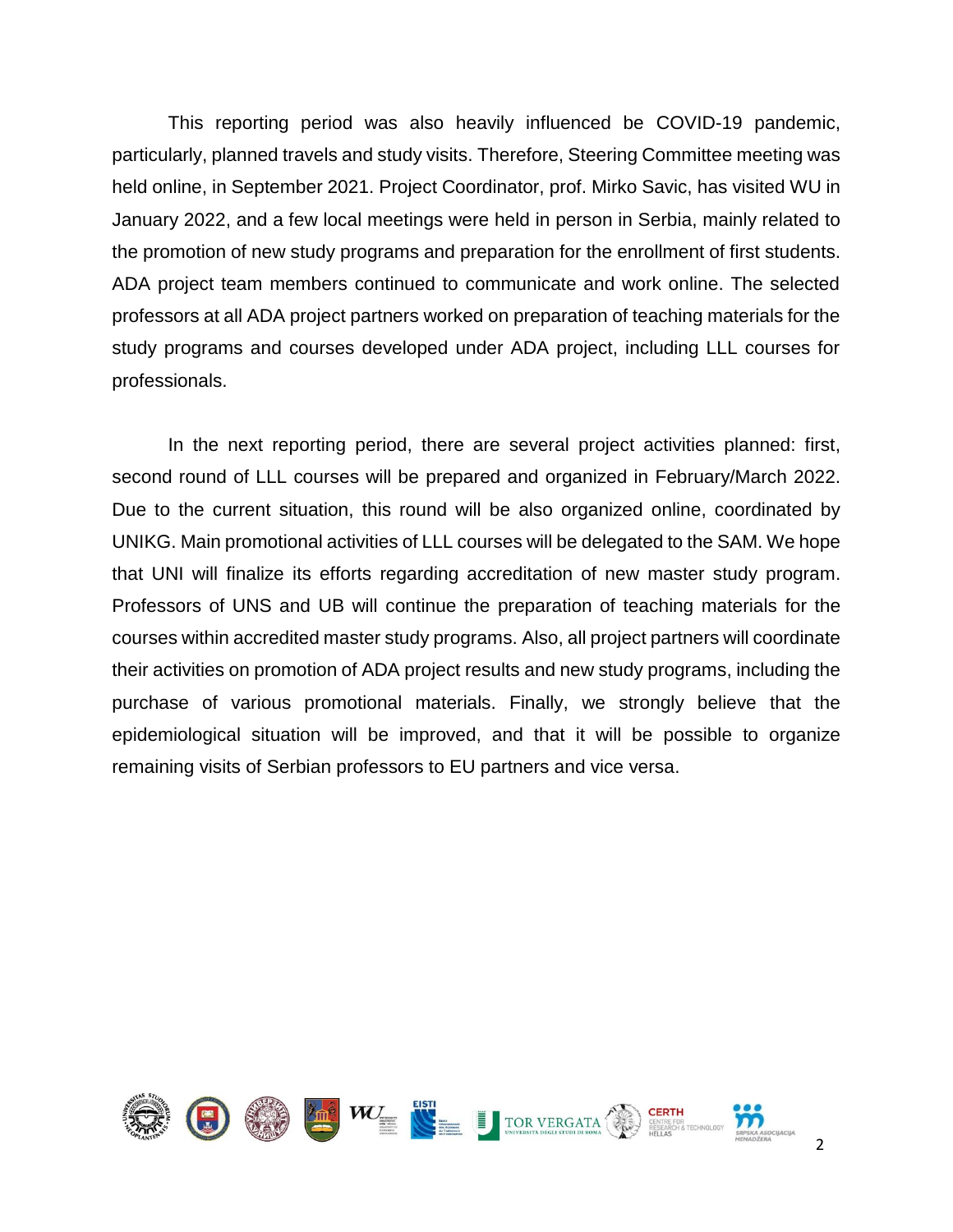#### **ANNEXES**

#### **Internal report No. 7**

- <span id="page-5-0"></span>- University of Novi Sad, Serbia
- University of Belgrade, Serbia
- University of Niš, Serbia
- University of Kragujevac, Serbia
- Vienna University of Economics and Business, Austria
- Graduate School in Computer Science and Mathematics Engineering, Cergy, France
- University of Rome Tor Vergata, Italy
- Centre for Research and Technology Hellas, Greece
- Serbian Association of Managers, Serbia

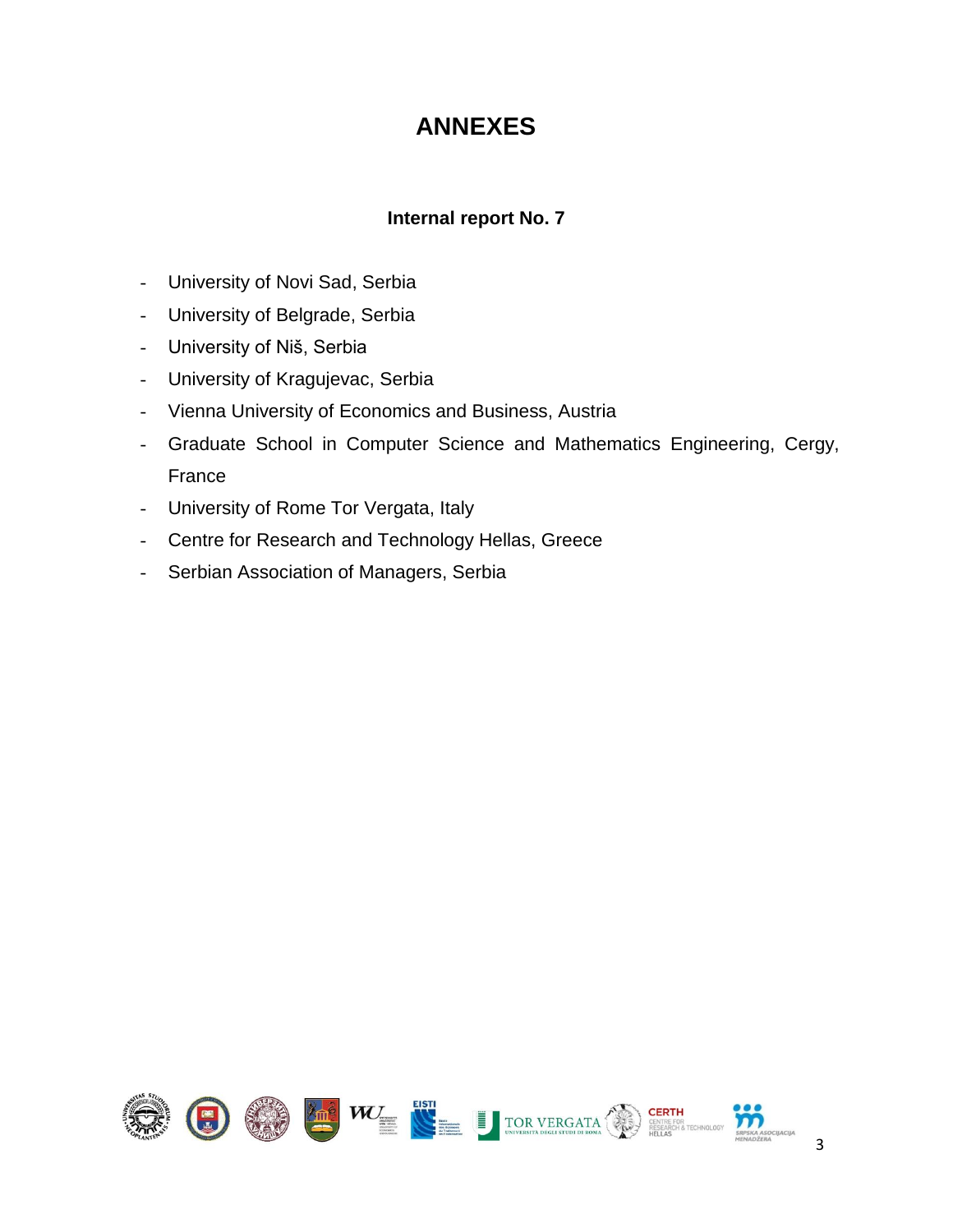



<span id="page-6-0"></span>

| Project partner                                                                                                                                                                                                                                                                                                                         | University of Novi Sad (UNS)                                                                                                                                                                                                                                                                                                |
|-----------------------------------------------------------------------------------------------------------------------------------------------------------------------------------------------------------------------------------------------------------------------------------------------------------------------------------------|-----------------------------------------------------------------------------------------------------------------------------------------------------------------------------------------------------------------------------------------------------------------------------------------------------------------------------|
| Reporting period                                                                                                                                                                                                                                                                                                                        | 15.08.2021 - 15.01.2022                                                                                                                                                                                                                                                                                                     |
| Description of all activities<br>realised by project partner<br>during reporting period<br>and achieved results:                                                                                                                                                                                                                        | Online Steering Committee meeting in September 2021.<br>Two meetings about development of strategy for<br>promotional campaign were organized.<br>One meeting in Vienna regarding financial reporting and<br>participation of WU teachers in ADA master.<br>Draft version of the guide for foreign students is<br>prepared. |
| Have you experienced<br>any problems or<br>deviations from the plan<br>and schedule (and<br>which)?<br>(explanations for tasks not<br>fully implemented, critical<br>objectives not fully<br>achieved and/or not being<br>on schedule. Explanation<br>of the impact on other<br>tasks, available resources<br>and the overall planning) | All other activities are going according to a plan.                                                                                                                                                                                                                                                                         |
| Measures undertaken to<br>overcome problems and<br>shortcomings:                                                                                                                                                                                                                                                                        |                                                                                                                                                                                                                                                                                                                             |

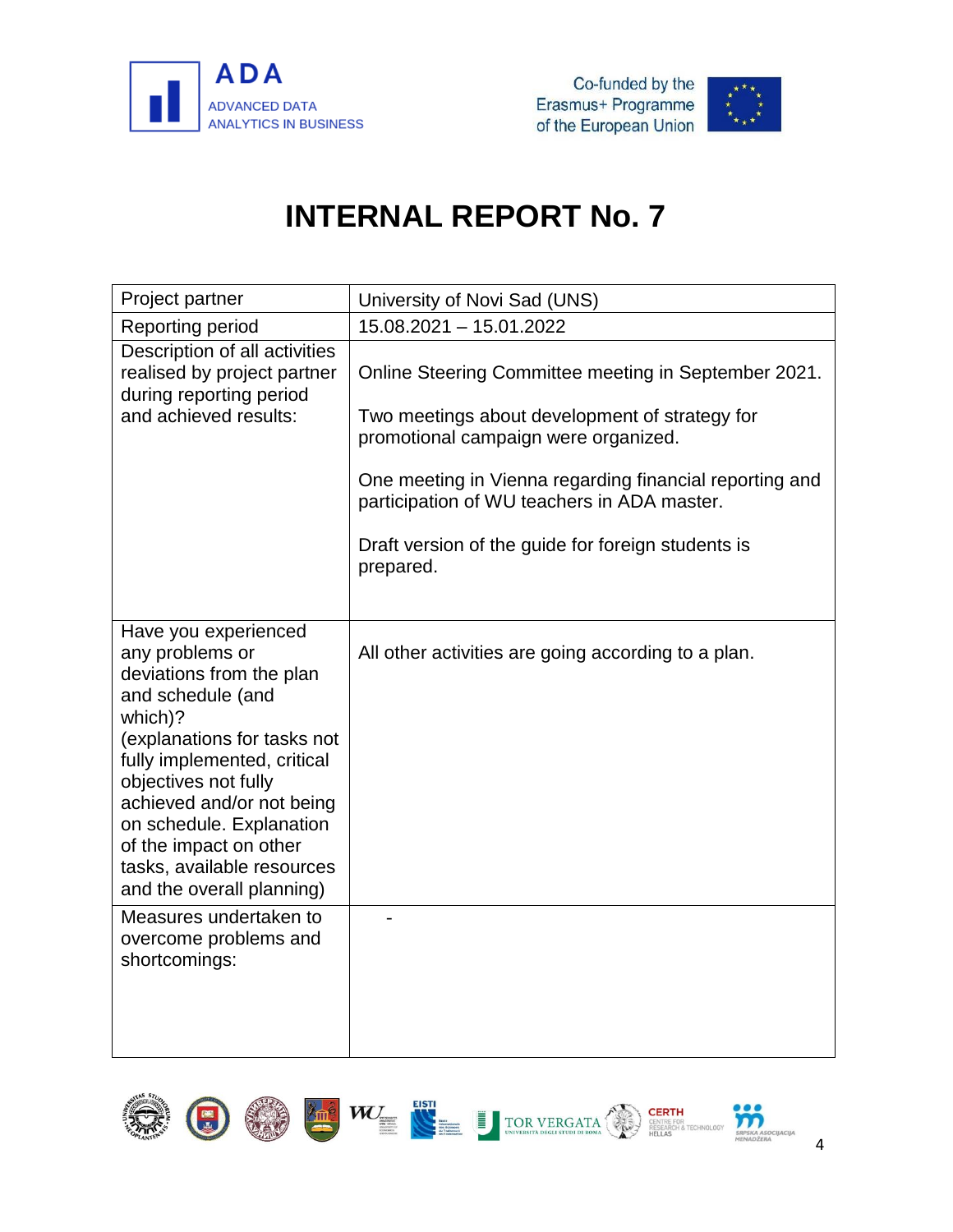



| Suggestions for other<br>partners and for future<br>period (if any):                                               |                                                                                                                                                                                                                                                                                                    |               |             |             |             |              |  |
|--------------------------------------------------------------------------------------------------------------------|----------------------------------------------------------------------------------------------------------------------------------------------------------------------------------------------------------------------------------------------------------------------------------------------------|---------------|-------------|-------------|-------------|--------------|--|
| Activities planned for the<br>following reporting period:<br>Estimated degree of                                   | Meeting in Cergy regarding financial reporting and<br>participation of CY teachers in ADA master.<br>Purchase of promotional material.<br>Public call for enrollment of students in the first year of<br>ADA.<br>Participation in LLL courses.<br>WP1 Development of a new program in Advance Data |               |             |             |             |              |  |
| realisation of the WP                                                                                              | <b>Analytics in Business</b>                                                                                                                                                                                                                                                                       |               |             |             |             |              |  |
| activities (from LFM matrix<br>of project proposal) for                                                            | Activity                                                                                                                                                                                                                                                                                           | $0% -$<br>20% | 20%-<br>40% | 40%-<br>60% | 60%-<br>80% | 80%-<br>100% |  |
| which project partner is<br>responsible for<br>(to be filled only by project<br>partners leading work<br>package): | 1.1 Analysis of best<br>practice and<br>comparative analysis                                                                                                                                                                                                                                       |               |             |             |             | X            |  |
|                                                                                                                    | 1.2 Learning<br>outcomes and<br>competencies                                                                                                                                                                                                                                                       |               |             |             |             | X            |  |
|                                                                                                                    | 1.3 Program,<br>modules, syllabi of<br>all courses and<br><b>ECTS</b>                                                                                                                                                                                                                              |               |             |             |             | X            |  |
|                                                                                                                    | WP6 Management of the project                                                                                                                                                                                                                                                                      |               |             |             |             |              |  |
|                                                                                                                    | Activity                                                                                                                                                                                                                                                                                           | $0% -$<br>20% | 20%-<br>40% | 40%-<br>60% | 60%-<br>80% | 80%-<br>100% |  |
|                                                                                                                    | 6.1 Project<br>coordination<br>meetings                                                                                                                                                                                                                                                            |               |             |             | X           |              |  |
|                                                                                                                    | 6.2 Efficient overall<br>project management                                                                                                                                                                                                                                                        |               |             |             | Χ           |              |  |
|                                                                                                                    | 6.3 Efficient local<br>project management                                                                                                                                                                                                                                                          |               |             |             | X           |              |  |
|                                                                                                                    | 6.4 Interim Report<br>(IR) and Final Report<br>(FR)                                                                                                                                                                                                                                                |               |             | X           |             |              |  |
| Prepared by:                                                                                                       | Mirko Savić                                                                                                                                                                                                                                                                                        |               |             |             |             |              |  |
| Date of reporting:                                                                                                 | 15/01/2022<br>conto to this ronort (uhon spolioshla                                                                                                                                                                                                                                                |               |             |             |             |              |  |

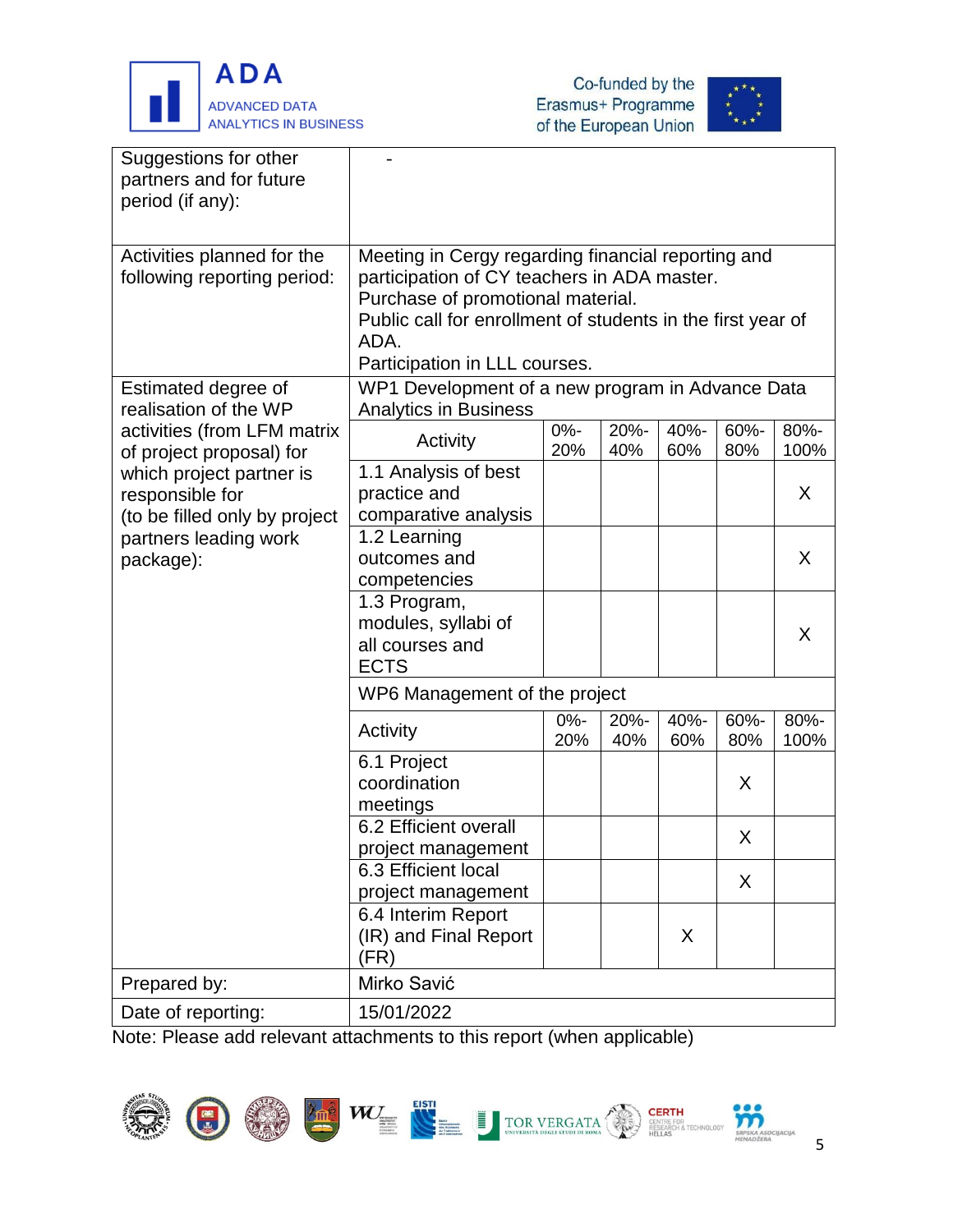



<span id="page-8-0"></span>

| Project partner                                                                 | University of Belgrade (UB)                                                                                                                                                                                                                      |  |  |  |  |  |
|---------------------------------------------------------------------------------|--------------------------------------------------------------------------------------------------------------------------------------------------------------------------------------------------------------------------------------------------|--|--|--|--|--|
| Reporting period                                                                | 15.08.2021 - 15.01.2022                                                                                                                                                                                                                          |  |  |  |  |  |
| Description of all activities                                                   | WP2.5 Preparation of the courses and teaching material                                                                                                                                                                                           |  |  |  |  |  |
| realised by project partner<br>during reporting period<br>and achieved results: | In this reporting period, the Website of the new study<br>program has been developed and published.                                                                                                                                              |  |  |  |  |  |
|                                                                                 | WP2.6 Preparation of the LLL program                                                                                                                                                                                                             |  |  |  |  |  |
|                                                                                 | No LLL courses have been organized by UB in this<br>reporting period. UB plans to organize another one (or<br>two) such courses in 2022.                                                                                                         |  |  |  |  |  |
|                                                                                 | WP2.7 Preparations for accreditation of the new study<br>programs                                                                                                                                                                                |  |  |  |  |  |
|                                                                                 | On July 23, 2021, the master study program Advanced<br>Data Analytics at UB finally got its accreditation approval<br>from the National Accreditation Body of the Republic of<br>Serbia. See the news at the project Website for details.        |  |  |  |  |  |
|                                                                                 | WP3.2 Implementation of the new program                                                                                                                                                                                                          |  |  |  |  |  |
|                                                                                 | In order to start the study program with the first<br>generation of students more effectively, promotion of the<br>new study program has started. The plan is to enroll the<br>first generation of master students in<br>September/October 2022. |  |  |  |  |  |
| Have you experienced                                                            | Yes.                                                                                                                                                                                                                                             |  |  |  |  |  |
| any problems or<br>deviations from the plan<br>and schedule (and                | WP2.7 Preparations for accreditation of the new study<br>programs                                                                                                                                                                                |  |  |  |  |  |
| which)?                                                                         | Due to the late approval of the master study program<br>Advanced Data Analytics at UB, the program is not                                                                                                                                        |  |  |  |  |  |















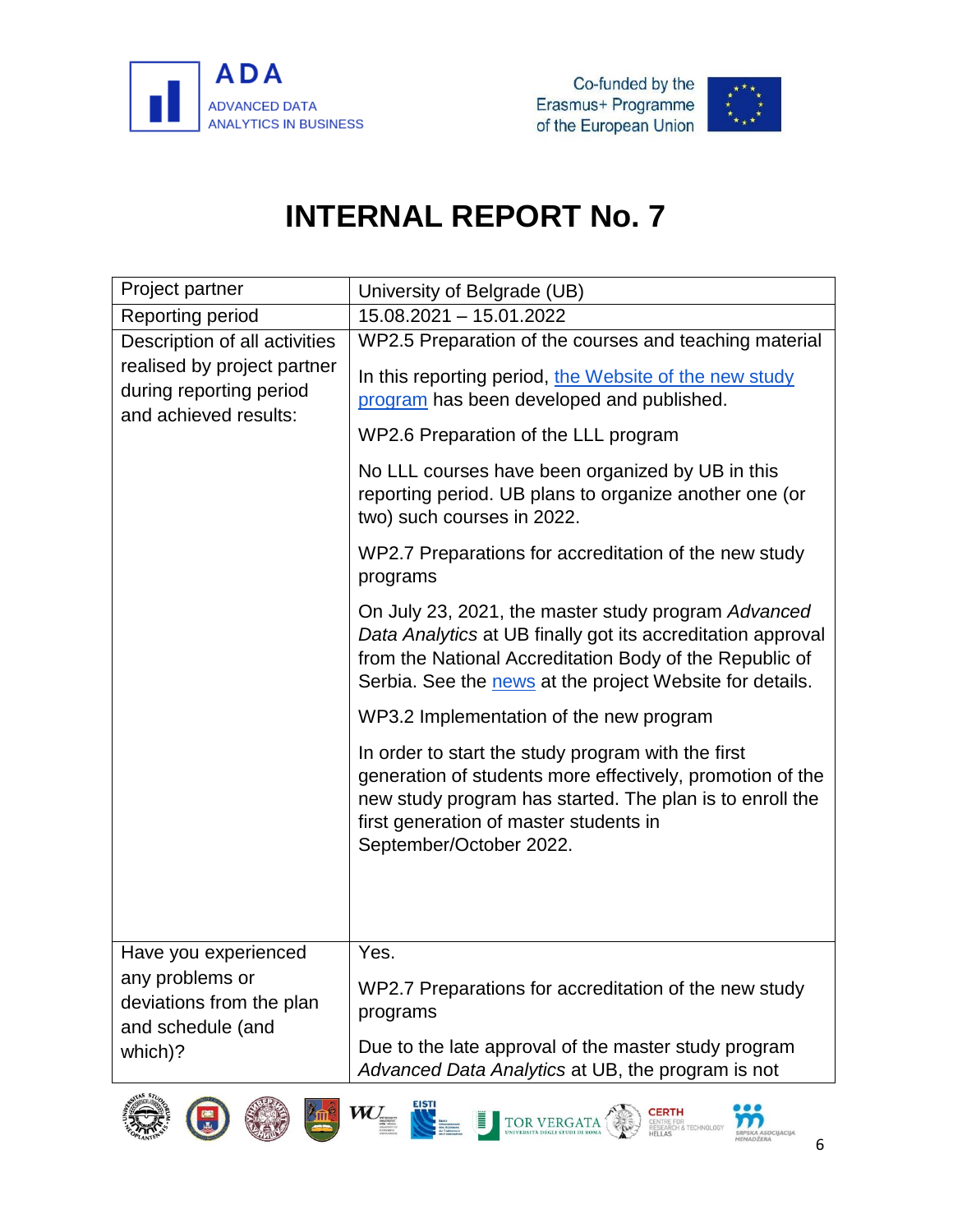





| (explanations for tasks not<br>fully implemented, critical<br>objectives not fully<br>achieved and/or not being<br>on schedule. Explanation | offered to students in the call for applicants for the Fall<br>semester of the 2021/2022 academic year. |                                                                   |      |      |      |      |  |
|---------------------------------------------------------------------------------------------------------------------------------------------|---------------------------------------------------------------------------------------------------------|-------------------------------------------------------------------|------|------|------|------|--|
| of the impact on other                                                                                                                      |                                                                                                         |                                                                   |      |      |      |      |  |
| tasks, available resources                                                                                                                  |                                                                                                         |                                                                   |      |      |      |      |  |
| and the overall planning)                                                                                                                   |                                                                                                         |                                                                   |      |      |      |      |  |
| Measures undertaken to                                                                                                                      | The program will be offered in the Fall semester (starting                                              |                                                                   |      |      |      |      |  |
| overcome problems and                                                                                                                       | October 2022) and the call for applicants will be                                                       |                                                                   |      |      |      |      |  |
| shortcomings:                                                                                                                               | announced in a few months.                                                                              |                                                                   |      |      |      |      |  |
|                                                                                                                                             |                                                                                                         |                                                                   |      |      |      |      |  |
| Suggestions for other                                                                                                                       | As far as accreditation goes, try to stay calm and with                                                 |                                                                   |      |      |      |      |  |
| partners and for future                                                                                                                     | both feet on the ground. Make sure to communicate only                                                  |                                                                   |      |      |      |      |  |
| period (if any):                                                                                                                            | time.                                                                                                   | with <i>supportive</i> people; everything else is just a waste of |      |      |      |      |  |
| Activities planned for the                                                                                                                  | Depending on the situation with the Covid-19 pandemic,                                                  |                                                                   |      |      |      |      |  |
| following reporting period:                                                                                                                 | study visits of UB to EU partner institutions will hopefully<br>take place in 2022.                     |                                                                   |      |      |      |      |  |
|                                                                                                                                             | Promotion of master study program.                                                                      |                                                                   |      |      |      |      |  |
|                                                                                                                                             | Announcement of a call for applicants for new master<br>study program.                                  |                                                                   |      |      |      |      |  |
| Estimated degree of                                                                                                                         | WP2 Preparations for implementation of new master                                                       |                                                                   |      |      |      |      |  |
| realisation of the WP                                                                                                                       | program                                                                                                 |                                                                   |      |      |      |      |  |
| activities (from LFM matrix                                                                                                                 |                                                                                                         | 0%-                                                               | 20%- | 40%- | 60%- | 80%- |  |
| of project proposal) for                                                                                                                    | Activity                                                                                                | 20%                                                               | 40%  | 60%  | 80%  | 100% |  |
| which project partner is<br>responsible for                                                                                                 | WP2.1 Purchase                                                                                          |                                                                   |      |      |      | X    |  |
|                                                                                                                                             | of equipment                                                                                            |                                                                   |      |      |      |      |  |
| (to be filled only by project                                                                                                               | <b>WP2.2</b><br>Organization of                                                                         |                                                                   |      |      |      |      |  |
| partners leading work                                                                                                                       | workshop in                                                                                             |                                                                   |      |      |      |      |  |
| package):                                                                                                                                   | Serbia on teaching                                                                                      |                                                                   |      |      |      | X    |  |
|                                                                                                                                             | methodology in                                                                                          |                                                                   |      |      |      |      |  |
|                                                                                                                                             | advanced data                                                                                           |                                                                   |      |      |      |      |  |
|                                                                                                                                             | analytics                                                                                               |                                                                   |      |      |      |      |  |













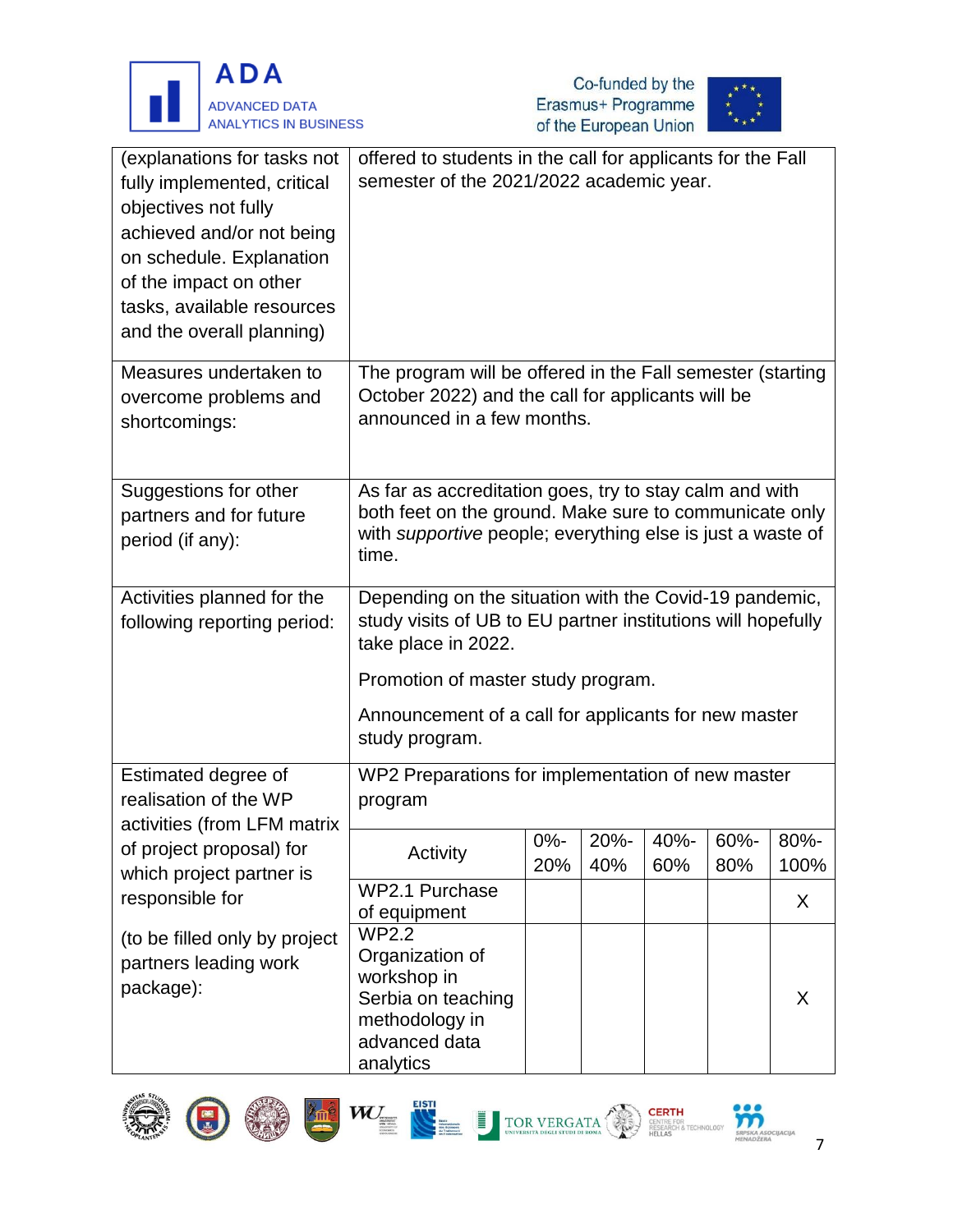





| <b>WP2.3 Preparation</b> |                 |   |         |
|--------------------------|-----------------|---|---------|
|                          |                 |   | $\sf X$ |
| methodology              |                 |   |         |
| WP2.4 Study visits       |                 |   |         |
| of staff from Serbia     |                 | X |         |
| to EU                    |                 |   |         |
| <b>WP2.5 Preparation</b> |                 |   |         |
| of the courses and       |                 |   | X.      |
| teaching material        |                 |   |         |
| <b>WP2.6 Preparation</b> |                 |   |         |
| of the LLL program       |                 |   |         |
| WP2.7                    |                 |   |         |
| Preparations for         |                 |   |         |
| accreditation of the     |                 |   | X       |
| new study                |                 |   |         |
| programs                 |                 |   |         |
| <b>WP2.8</b>             |                 |   |         |
| Development of           |                 |   | X.      |
| the ADA project          |                 |   |         |
| booklet                  |                 |   |         |
| Vladan Devedžić          |                 |   |         |
| 15.01.2022               |                 |   |         |
|                          | of the Guide in |   | X       |

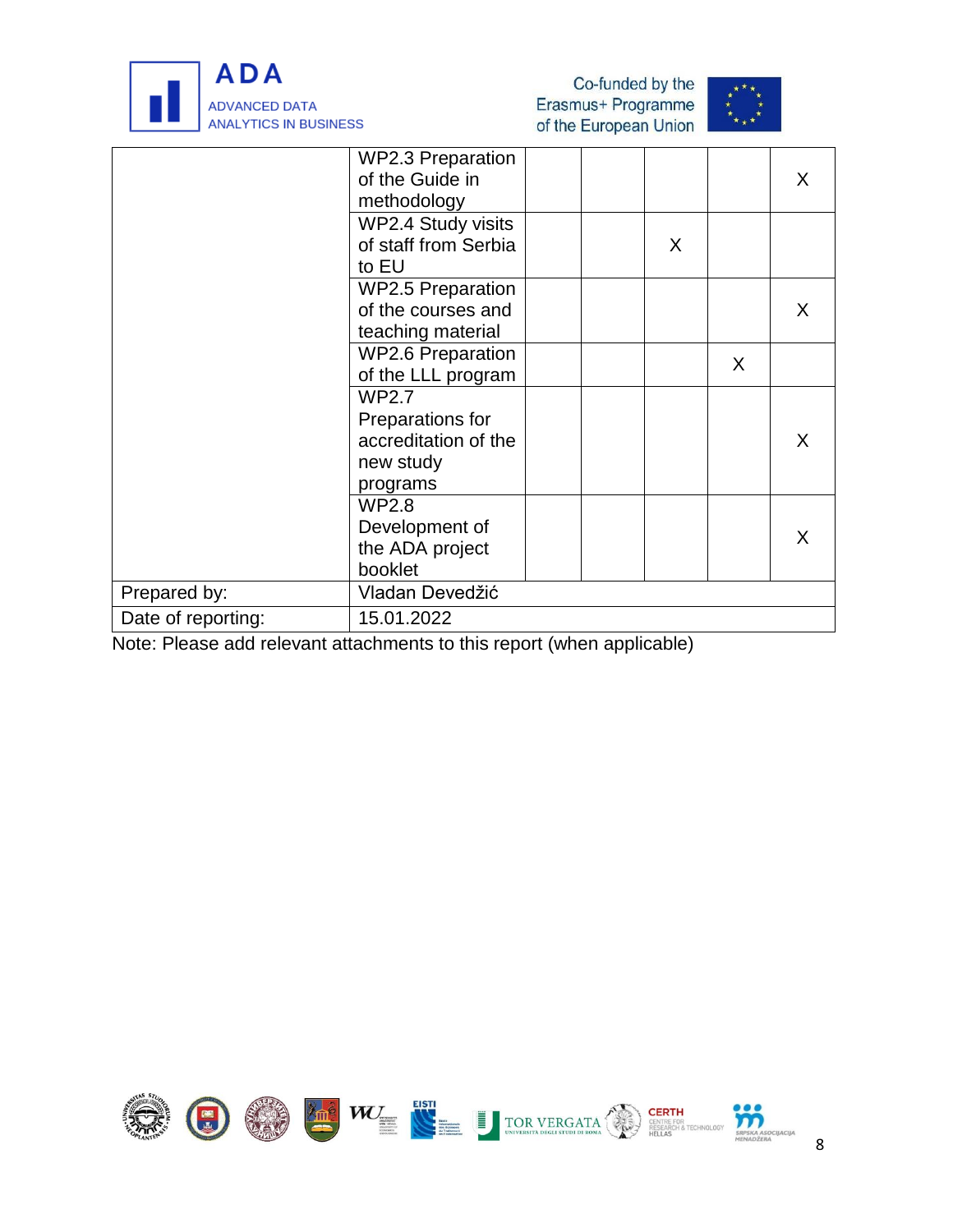





<span id="page-11-0"></span>

| Project partner                                                                                                                                                                                                                                                                                                                         | University of Nis (UNI)                                                                                                                                                                                                                                                                                                                                                                                                                                                                                                                                                                                                                    |
|-----------------------------------------------------------------------------------------------------------------------------------------------------------------------------------------------------------------------------------------------------------------------------------------------------------------------------------------|--------------------------------------------------------------------------------------------------------------------------------------------------------------------------------------------------------------------------------------------------------------------------------------------------------------------------------------------------------------------------------------------------------------------------------------------------------------------------------------------------------------------------------------------------------------------------------------------------------------------------------------------|
| Reporting period                                                                                                                                                                                                                                                                                                                        | 15.08.2021 - 15.01.2022                                                                                                                                                                                                                                                                                                                                                                                                                                                                                                                                                                                                                    |
| Description of all activities<br>realised by project partner<br>during reporting period<br>and achieved results:                                                                                                                                                                                                                        | UNI representatives participated in ADA<br>Consortium Meeting, which has been held on<br>November 19-20, 2021 at Serbian Association of<br>Managers in Belgrade.<br>UNI representative participated in Local<br>Committee meeting held at the Faculty of<br>Economics, University of Novi Sad on December<br>22, 2021.<br>The meetings held resulted in the adoption of the<br>joint strategy of media promotion of new master<br>study programs developed within ADA project.<br>Professors who will be engaged in implementing<br>the master program at the UNI were working on<br>preparation of teaching materials for new<br>courses. |
| Have you experienced<br>any problems or<br>deviations from the plan<br>and schedule (and<br>which)?<br>(explanations for tasks not<br>fully implemented, critical<br>objectives not fully<br>achieved and/or not being<br>on schedule. Explanation<br>of the impact on other<br>tasks, available resources<br>and the overall planning) | According to the plan, activity 3.1. Accreditation of the<br>master study program was meant to be realized in the<br>period between October 2019 and the end of March<br>2020, but due to Covid-19 pandemic and transitions to a<br>new mode of operation at universities, all activities have<br>been postponed.                                                                                                                                                                                                                                                                                                                          |

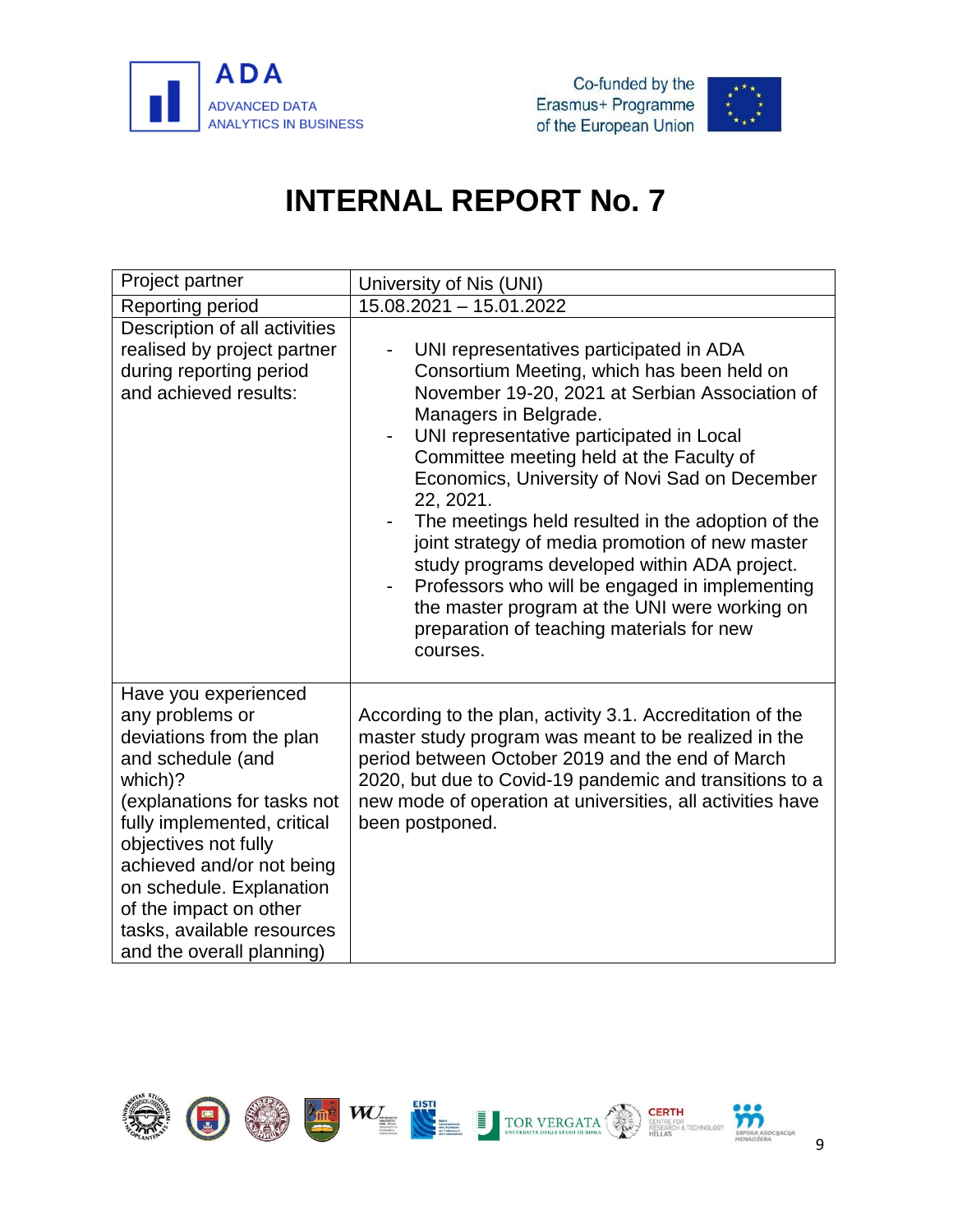





| Measures undertaken to<br>overcome problems and<br>shortcomings:        | Any measures to overcome current problems related to<br>accreditation procedure are out of the UNI control due to<br>the uncertainty of the COVID-19 situation. All<br>universities in Serbia, who are project partners, operate<br>by strict government guidelines.                                                                                                                                                                                                                                                                                |               |             |             |             |              |  |  |
|-------------------------------------------------------------------------|-----------------------------------------------------------------------------------------------------------------------------------------------------------------------------------------------------------------------------------------------------------------------------------------------------------------------------------------------------------------------------------------------------------------------------------------------------------------------------------------------------------------------------------------------------|---------------|-------------|-------------|-------------|--------------|--|--|
| Suggestions for other<br>partners and for future<br>period (if any):    |                                                                                                                                                                                                                                                                                                                                                                                                                                                                                                                                                     |               |             |             |             |              |  |  |
| Activities planned for the<br>following reporting period:               | Team members are working on preparation of the second<br>LLL course which will be in the field of Quantitative<br>Finance.<br>Study visits to EU universities are planned for the<br>following period, if pandemic allows them.<br>We hope the pre process of accreditation of new master<br>study program will be finished in the next period.<br>Having in mind the recent development of the situation, it<br>is expected that the enrolment of the first generation at<br>ADA in Business master course will be postponed to<br>September 2022. |               |             |             |             |              |  |  |
| Estimated degree of                                                     | WP3 Implementation of the program                                                                                                                                                                                                                                                                                                                                                                                                                                                                                                                   |               |             |             |             |              |  |  |
| realisation of the WP<br>activities (from LFM matrix                    | Activity                                                                                                                                                                                                                                                                                                                                                                                                                                                                                                                                            | $0% -$<br>20% | 20%-<br>40% | 40%-<br>60% | 60%-<br>80% | 80%-<br>100% |  |  |
| of project proposal) for<br>which project partner is<br>responsible for | 3.1 Accreditation of<br>master study<br>program                                                                                                                                                                                                                                                                                                                                                                                                                                                                                                     |               |             |             | X           |              |  |  |
| (to be filled only by project<br>partners leading work<br>package):     | 3.2 New master<br>program<br>implemented                                                                                                                                                                                                                                                                                                                                                                                                                                                                                                            | X             |             |             |             |              |  |  |
|                                                                         | 3.3 New LLL<br>program<br>implemented                                                                                                                                                                                                                                                                                                                                                                                                                                                                                                               |               |             | X           |             |              |  |  |
|                                                                         | 3.4 Report on<br>feedback and final<br>analysis                                                                                                                                                                                                                                                                                                                                                                                                                                                                                                     |               | X           |             |             |              |  |  |
| Prepared by:                                                            | Vesna Janković-Milić                                                                                                                                                                                                                                                                                                                                                                                                                                                                                                                                |               |             |             |             |              |  |  |
| Date of reporting:                                                      | 15.01.2022.                                                                                                                                                                                                                                                                                                                                                                                                                                                                                                                                         |               |             |             |             |              |  |  |
|                                                                         |                                                                                                                                                                                                                                                                                                                                                                                                                                                                                                                                                     |               |             |             |             |              |  |  |

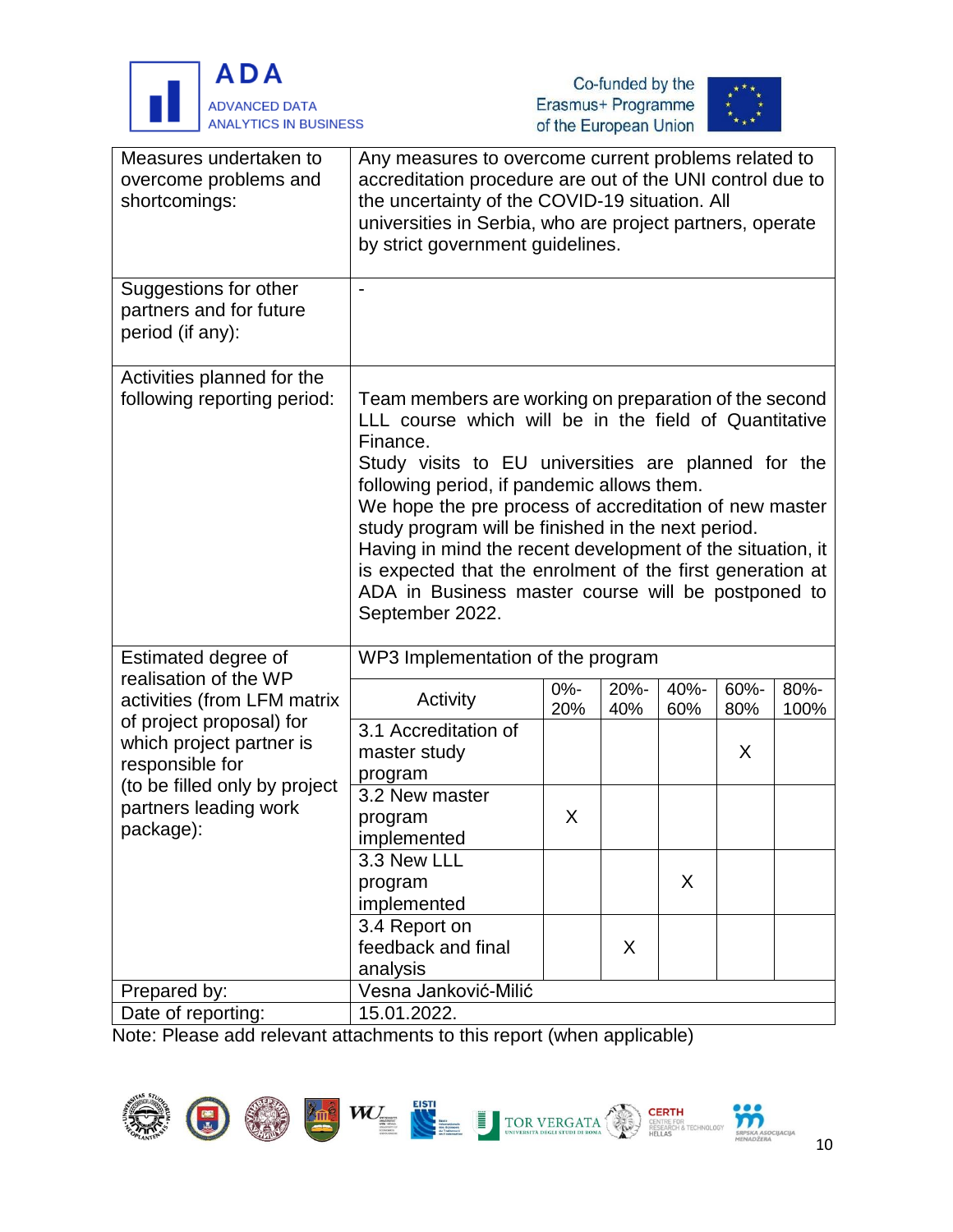



<span id="page-13-0"></span>

| Project partner                                                                                                                                                   | University of Kragujevac (UNIKG)                                                                                                                                                                                                                                                                                                                                                                                                                                                                                                                                                                                                                                                                                                                                                                                                                   |
|-------------------------------------------------------------------------------------------------------------------------------------------------------------------|----------------------------------------------------------------------------------------------------------------------------------------------------------------------------------------------------------------------------------------------------------------------------------------------------------------------------------------------------------------------------------------------------------------------------------------------------------------------------------------------------------------------------------------------------------------------------------------------------------------------------------------------------------------------------------------------------------------------------------------------------------------------------------------------------------------------------------------------------|
| Reporting period                                                                                                                                                  | 15.08.2021 - 15.01.2022                                                                                                                                                                                                                                                                                                                                                                                                                                                                                                                                                                                                                                                                                                                                                                                                                            |
| Description of all activities<br>realised by project partner<br>during reporting period<br>and achieved results:                                                  | COVID-19 pandemic still limits mobilities among project<br>partners, and therefore all study visits are still<br>postponed.<br>UNIKG team members in this period continued their<br>work on improvement of teaching materials for new<br>courses developed under ADA project. In October 2021,<br>second generation of students was enrolled to the new<br>module Artificial Intelligence in Business, at which are<br>two courses (Tools and Techniques of Machine<br>Learning and Artificial Intelligence), developed within<br>ADA project. In the reporting period, the lectures in<br>course Tools and Techniques of Machine Learning were<br>given to the students.<br>Representatives of UNIKG participated in online<br>Steering Committee meeting, and in two meetings (at<br>SAM and UNS) related to promotion of new study<br>programs. |
|                                                                                                                                                                   | Finally, UNIKG, as a leader of in WP4 and WP5,<br>continually worked on the coordination of all activities in<br>these two WPs. In the reporting period, UNIKG<br>representatives maintained project website, and<br>coordinated social network presence, and also<br>coordinated preparation of Internal Report No. 7.                                                                                                                                                                                                                                                                                                                                                                                                                                                                                                                            |
| Have you experienced<br>any problems or<br>deviations from the plan<br>and schedule (and<br>which)?<br>(explanations for tasks not<br>fully implemented, critical | As already said, COVID-19 pandemic caused<br>postponing of planned mobilites. Other activities at<br>UNIKG were performed as scheduled.                                                                                                                                                                                                                                                                                                                                                                                                                                                                                                                                                                                                                                                                                                            |











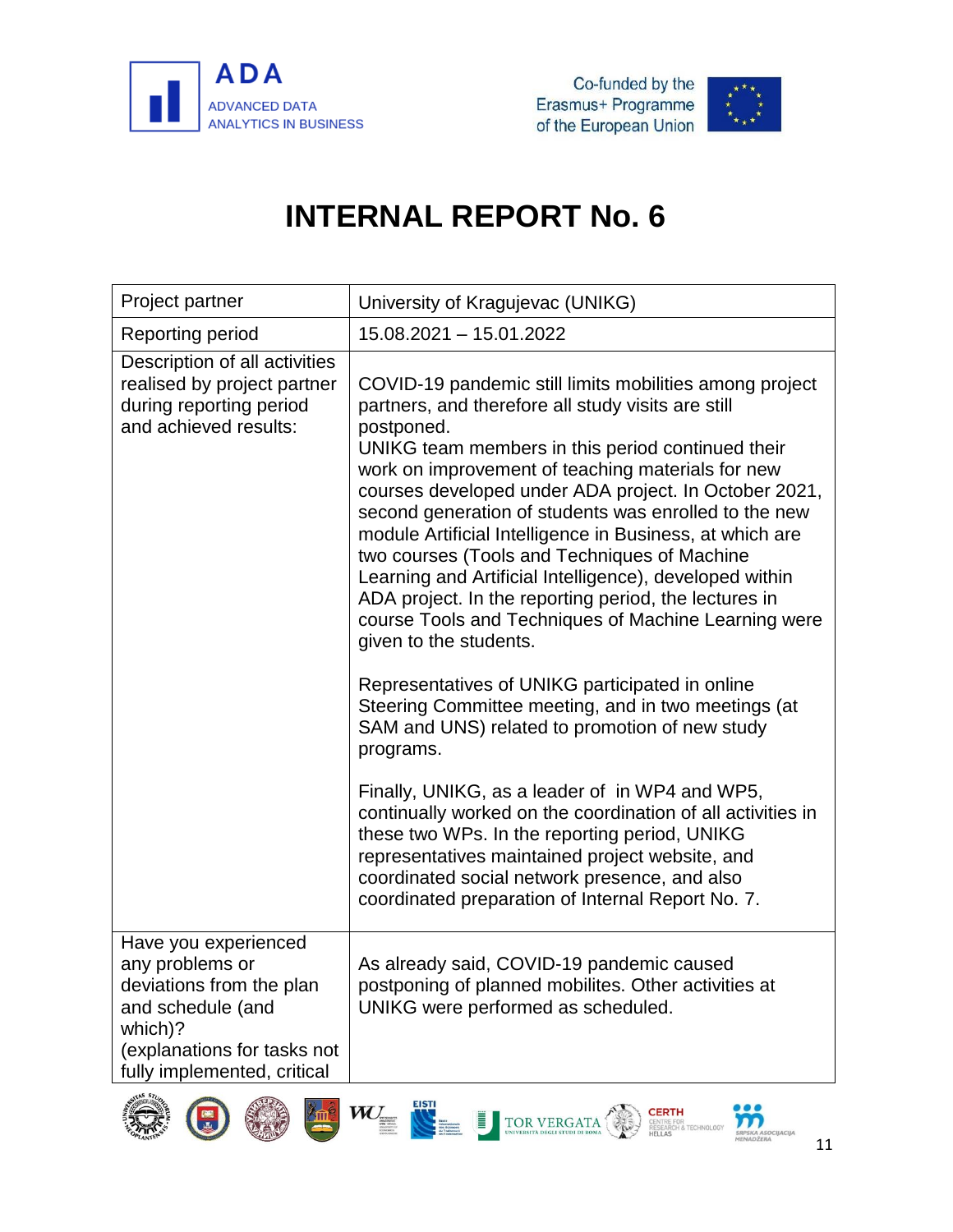





| objectives not fully<br>achieved and/or not being<br>on schedule. Explanation<br>of the impact on other<br>tasks, available resources<br>and the overall planning) |                                                                                                                                                                                                                                                                                                                                                                                                                                                                                                                                                                                                                                                                                                                     |
|--------------------------------------------------------------------------------------------------------------------------------------------------------------------|---------------------------------------------------------------------------------------------------------------------------------------------------------------------------------------------------------------------------------------------------------------------------------------------------------------------------------------------------------------------------------------------------------------------------------------------------------------------------------------------------------------------------------------------------------------------------------------------------------------------------------------------------------------------------------------------------------------------|
| Measures undertaken to<br>overcome problems and<br>shortcomings:                                                                                                   | $\blacksquare$                                                                                                                                                                                                                                                                                                                                                                                                                                                                                                                                                                                                                                                                                                      |
| Suggestions for other<br>partners and for future<br>period (if any):                                                                                               | <b>No</b>                                                                                                                                                                                                                                                                                                                                                                                                                                                                                                                                                                                                                                                                                                           |
| Activities planned for the<br>following reporting period:                                                                                                          | It is our hope that situation with COVID-19 pandemic will<br>allow us to organize study visits of our professors to EU<br>partners in the following period.<br>UNIKG will coordinate preparation and implementation<br>of second round of LLL courses, planed for<br>February/March 2022.<br>UNIKG will work on promotion of its study<br>program/module/courses. Also, as one of the activities<br>related to the promotion and dissemination, the<br>purchase of promotional material is planned for the<br>following period.<br>In addition, as a Leader of WP4 and WP5, UNIKG will<br>continue to coordinate the activities in these Work<br>Packages, and to maintain project website and LinkedIn<br>profile. |









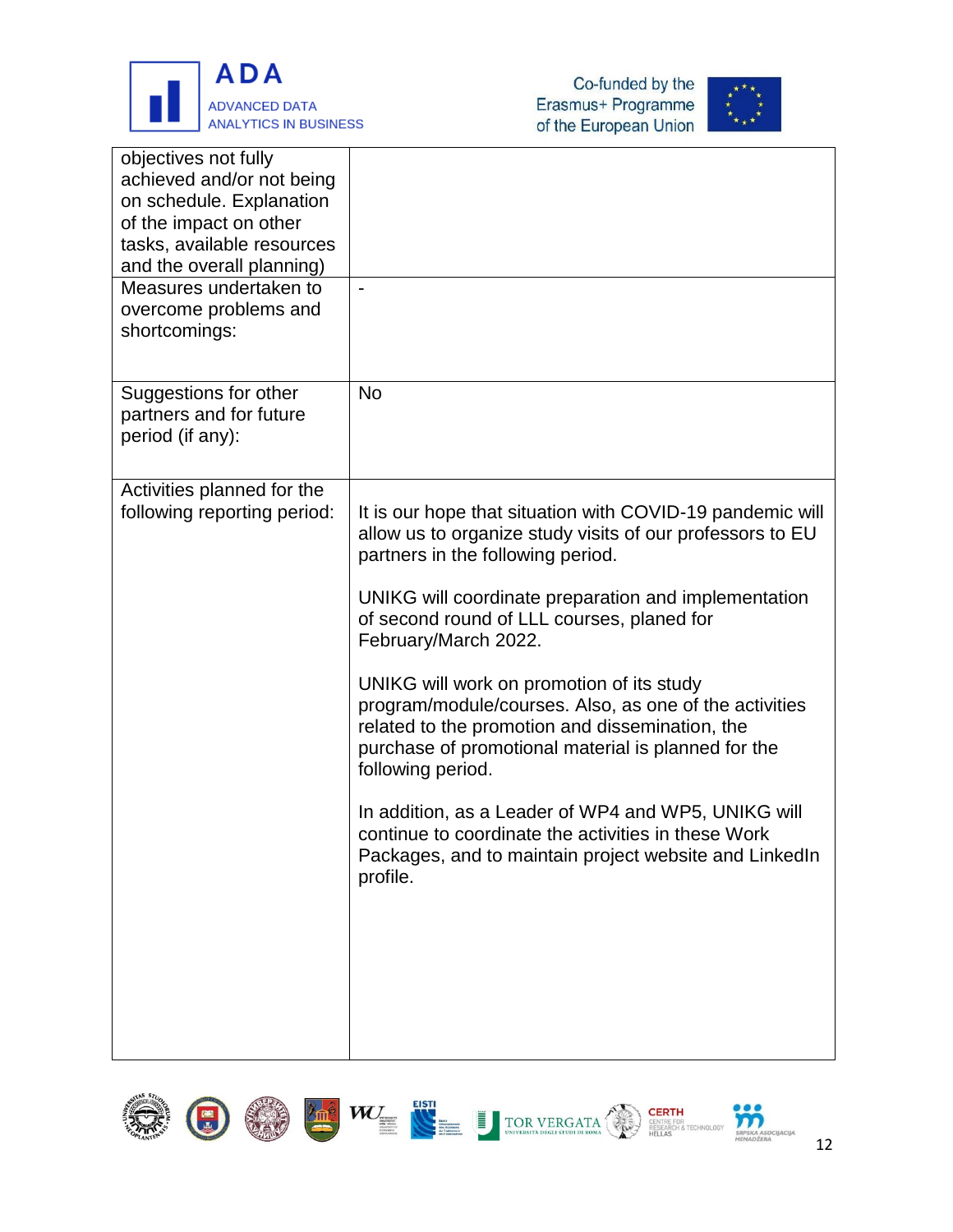





| Estimated degree of<br>realisation of the WP<br>activities (from LFM matrix<br>of project proposal) for<br>which project partner is<br>responsible for | WP4 Dissemination and exploitation of project results |               |             |             |             |              |  |  |
|--------------------------------------------------------------------------------------------------------------------------------------------------------|-------------------------------------------------------|---------------|-------------|-------------|-------------|--------------|--|--|
|                                                                                                                                                        | Activity                                              | $0% -$<br>20% | 20%-<br>40% | 40%-<br>60% | 60%-<br>80% | 80%-<br>100% |  |  |
|                                                                                                                                                        | 4.1 Set-up<br>Dissemination and<br>exploitation plan  |               |             |             |             | X            |  |  |
| (to be filled only by project<br>partners leading work<br>package):                                                                                    | 4.2 Design of project<br>visual identity              |               |             |             |             | $\sf X$      |  |  |
|                                                                                                                                                        | 4.3 Design and<br>setup of project web<br>site        |               |             |             |             | X            |  |  |
|                                                                                                                                                        | 4.4 Raising<br>awareness for ADA                      |               |             |             | X           |              |  |  |
|                                                                                                                                                        | 4.5 Final Conference                                  | X             |             |             |             |              |  |  |
|                                                                                                                                                        | WP5 Quality control and monitoring                    |               |             |             |             |              |  |  |
|                                                                                                                                                        | Activity                                              | $0% -$<br>20% | 20%-<br>40% | 40%-<br>60% | 60%-<br>80% | 80%-<br>100% |  |  |
|                                                                                                                                                        | 5.1 Defining plan for<br>project quality<br>control   |               |             |             |             | X            |  |  |
|                                                                                                                                                        | 5.2 Defining metrics<br>for ADA                       |               |             |             |             | X            |  |  |
|                                                                                                                                                        | 5.3 Internal project<br>control and<br>monitoring     |               |             |             | X           |              |  |  |
|                                                                                                                                                        | 5.4 External<br>evaluation                            |               | X           |             |             |              |  |  |
| Prepared by:                                                                                                                                           | Zoran Kalinić                                         |               |             |             |             |              |  |  |
| Date of reporting:                                                                                                                                     | 15.01.2022                                            |               |             |             |             |              |  |  |

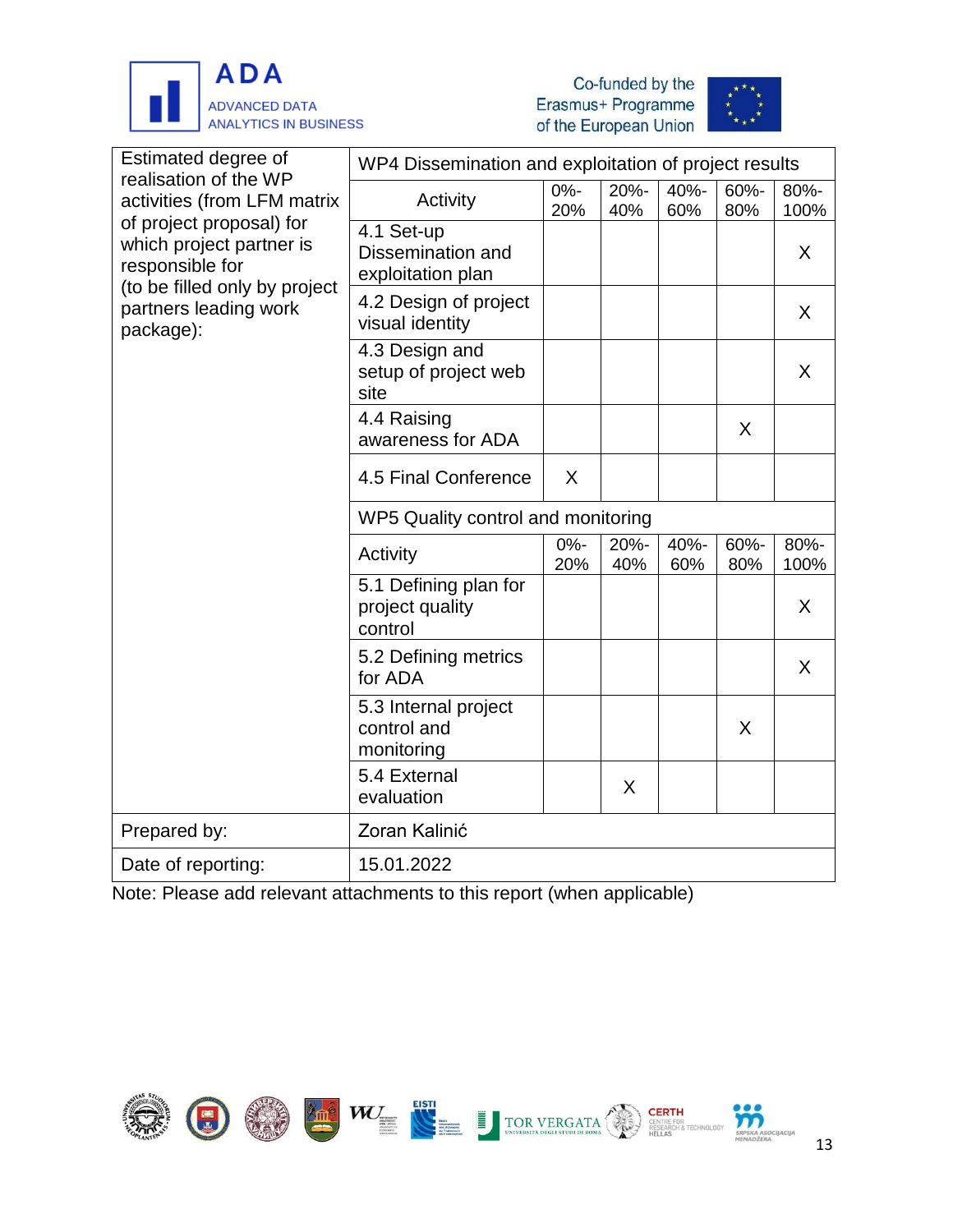



<span id="page-16-0"></span>

| Project partner                                                                                                  | Vienna University of Economics and Business<br>Administration (WU)                                                                                                                                                                                                                                                                                                                                                                                                                                                                                                              |
|------------------------------------------------------------------------------------------------------------------|---------------------------------------------------------------------------------------------------------------------------------------------------------------------------------------------------------------------------------------------------------------------------------------------------------------------------------------------------------------------------------------------------------------------------------------------------------------------------------------------------------------------------------------------------------------------------------|
| Reporting period                                                                                                 | 15.08.2021 - 15.01.2022                                                                                                                                                                                                                                                                                                                                                                                                                                                                                                                                                         |
| Description of all activities<br>realised by project partner<br>during reporting period<br>and achieved results: | WU continued to develop programs for the Data Science<br>Bachelor specialization as well as dedicated programs<br>for LLL always with the ADA project in mind.                                                                                                                                                                                                                                                                                                                                                                                                                  |
|                                                                                                                  | During Winter 2021/22 Ronald Hochreiter at WU delivers<br>Bachelor lectures on Data Science V (Data Science<br>Lab), which require a continuous development of content<br>which is also relevant for various ADA courses.                                                                                                                                                                                                                                                                                                                                                       |
|                                                                                                                  | Ronald Hochreiter continues to prepare for the first<br>lectures as guest professor within the ADA program at<br>the end of 2022.                                                                                                                                                                                                                                                                                                                                                                                                                                               |
|                                                                                                                  | Regarding LLL courses, Ronald Hochreiter is the co-<br>leader of the WU Executive Academy program on Data<br>Science, which is an integral part of the new<br>professional MBA on Digital Transformation and Data<br>Science. For the ADA project special lectures based on<br>this expertise (for the series on LLL education within the<br>ADA project) called "Managerial Artificial Intelligence"<br>which were already held during June 2021 are planned<br>to be repeated in March 2022. Specific updates are<br>currently being applied to improve the lectures further. |
|                                                                                                                  | There was an important Steering Committee meeting on<br>14.9.2021 which was attended by Ronald Hochreiter<br>from the side of WU. In addition, Ronald Hochreiter and<br>Mirko Savic held a special three day meeting at the<br>beginning of January at WU Vienna to coordinate many<br>important topics for finalizing the project successfully<br>until November 2022.                                                                                                                                                                                                         |

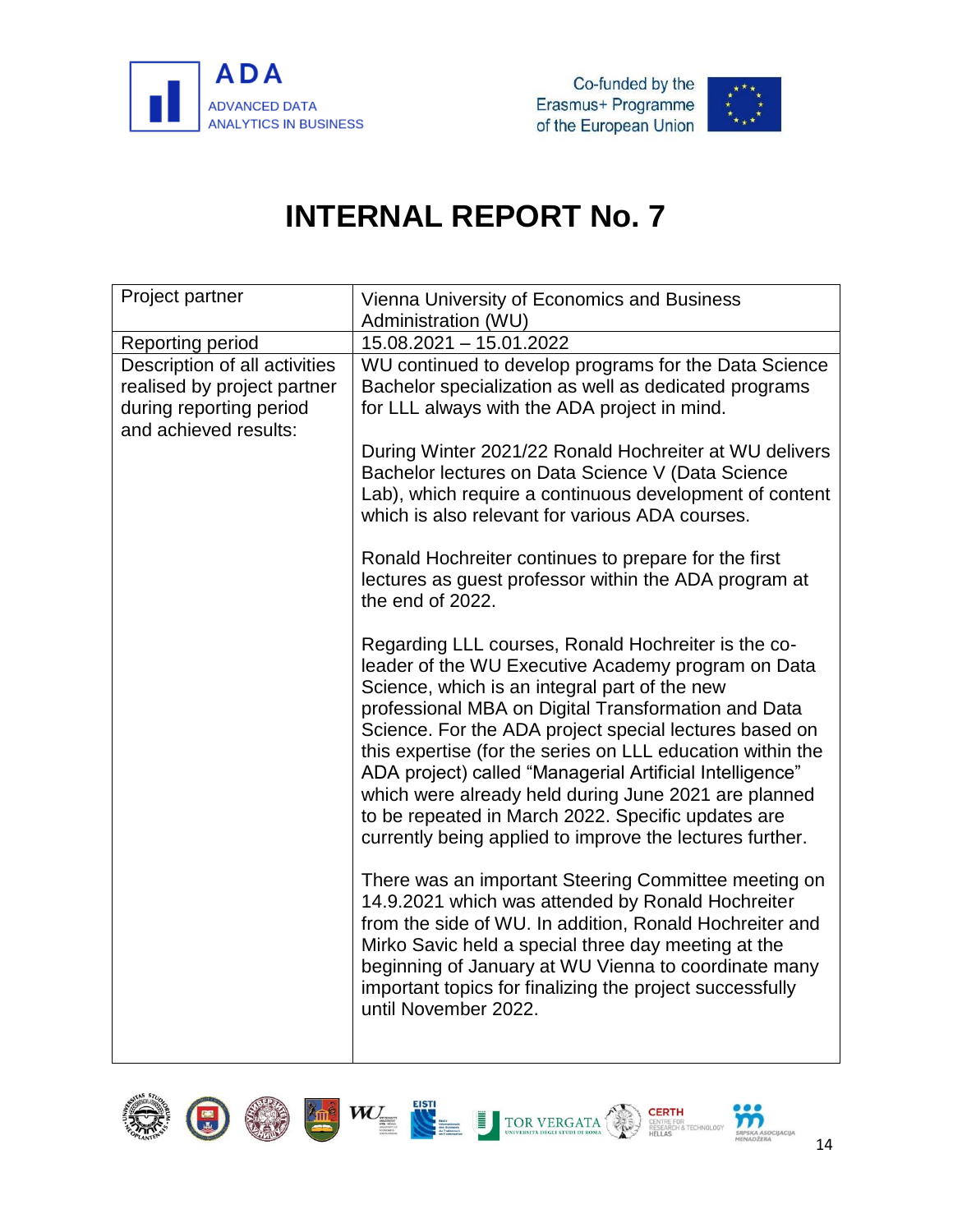





| Have you experienced any<br>problems or deviations<br>from the plan and<br>schedule (and which)?<br>(explanations for tasks not<br>fully implemented, critical<br>objectives not fully<br>achieved and/or not being<br>on schedule. Explanation<br>of the impact on other<br>tasks, available resources<br>and the overall planning) | Due to Corona the cooperation with other partners was<br>unfortunately limited.                                                                                                                                                                                                                                                                                                                                    |        |      |      |      |      |
|--------------------------------------------------------------------------------------------------------------------------------------------------------------------------------------------------------------------------------------------------------------------------------------------------------------------------------------|--------------------------------------------------------------------------------------------------------------------------------------------------------------------------------------------------------------------------------------------------------------------------------------------------------------------------------------------------------------------------------------------------------------------|--------|------|------|------|------|
| Measures undertaken to                                                                                                                                                                                                                                                                                                               |                                                                                                                                                                                                                                                                                                                                                                                                                    |        |      |      |      |      |
| overcome problems and                                                                                                                                                                                                                                                                                                                |                                                                                                                                                                                                                                                                                                                                                                                                                    |        |      |      |      |      |
| shortcomings:                                                                                                                                                                                                                                                                                                                        |                                                                                                                                                                                                                                                                                                                                                                                                                    |        |      |      |      |      |
|                                                                                                                                                                                                                                                                                                                                      |                                                                                                                                                                                                                                                                                                                                                                                                                    |        |      |      |      |      |
| Suggestions for other                                                                                                                                                                                                                                                                                                                |                                                                                                                                                                                                                                                                                                                                                                                                                    |        |      |      |      |      |
| partners and for future                                                                                                                                                                                                                                                                                                              |                                                                                                                                                                                                                                                                                                                                                                                                                    |        |      |      |      |      |
| period (if any):                                                                                                                                                                                                                                                                                                                     |                                                                                                                                                                                                                                                                                                                                                                                                                    |        |      |      |      |      |
| Activities planned for the<br>following reporting period:                                                                                                                                                                                                                                                                            | Continuation of the development of WU programs both<br>on Bachelor, Master and LLL level by continuously<br>improving the lectures held at WU and WU Executive<br>Academy.<br>Participation in second round of LLL courses.<br>WU will host professors from Serbia, if the situation<br>allows.<br>Ronald Hochreiter is furthermore already planning ADA<br>research visits at ADA partners in Kragujevac and Nis. |        |      |      |      |      |
| Estimated degree of<br>realisation of the WP                                                                                                                                                                                                                                                                                         | <b>WP</b>                                                                                                                                                                                                                                                                                                                                                                                                          |        |      |      |      |      |
| activities (from LFM matrix                                                                                                                                                                                                                                                                                                          | Activity                                                                                                                                                                                                                                                                                                                                                                                                           | $0% -$ | 20%- | 40%- | 60%- | 80%- |
| of project proposal) for                                                                                                                                                                                                                                                                                                             |                                                                                                                                                                                                                                                                                                                                                                                                                    | 20%    | 40%  | 60%  | 80%  | 100% |
| which project partner is                                                                                                                                                                                                                                                                                                             |                                                                                                                                                                                                                                                                                                                                                                                                                    |        |      |      |      |      |
| responsible for                                                                                                                                                                                                                                                                                                                      |                                                                                                                                                                                                                                                                                                                                                                                                                    |        |      |      |      |      |
| (to be filled only by project                                                                                                                                                                                                                                                                                                        |                                                                                                                                                                                                                                                                                                                                                                                                                    |        |      |      |      |      |
| partners leading work                                                                                                                                                                                                                                                                                                                |                                                                                                                                                                                                                                                                                                                                                                                                                    |        |      |      |      |      |
| package):                                                                                                                                                                                                                                                                                                                            |                                                                                                                                                                                                                                                                                                                                                                                                                    |        |      |      |      |      |
| Prepared by:                                                                                                                                                                                                                                                                                                                         | Assoc.-Prof. PD Dr. Ronald Hochreiter                                                                                                                                                                                                                                                                                                                                                                              |        |      |      |      |      |
| Date of reporting:                                                                                                                                                                                                                                                                                                                   | 15/01/2022                                                                                                                                                                                                                                                                                                                                                                                                         |        |      |      |      |      |











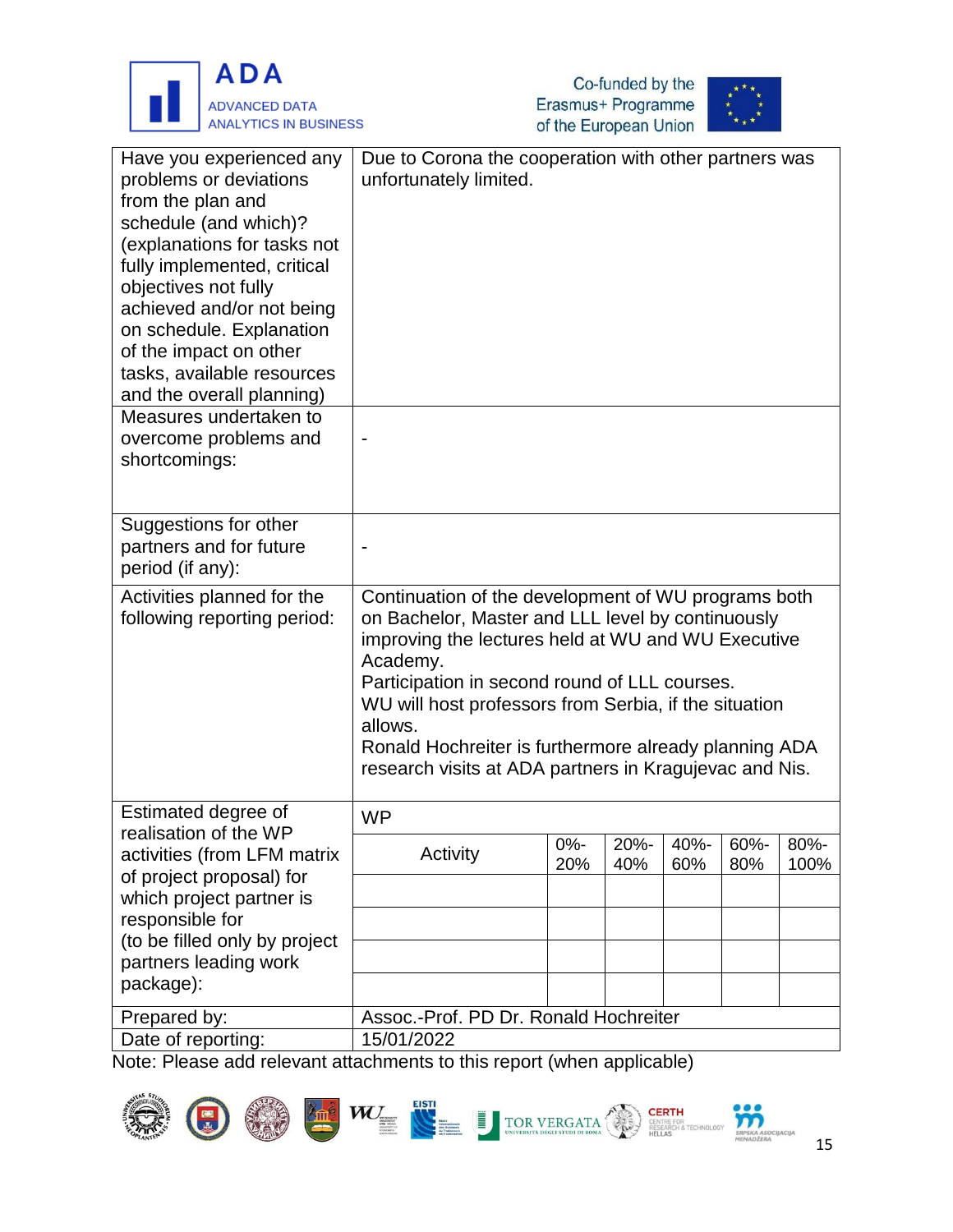



<span id="page-18-0"></span>

| Project partner                                                                                                                                                                                                                                                                                                                      | CY TECH (former EISTI)                                                                                                                                                                                                                                                               |
|--------------------------------------------------------------------------------------------------------------------------------------------------------------------------------------------------------------------------------------------------------------------------------------------------------------------------------------|--------------------------------------------------------------------------------------------------------------------------------------------------------------------------------------------------------------------------------------------------------------------------------------|
| Reporting period                                                                                                                                                                                                                                                                                                                     | 15.08.2021 - 15.01.2022                                                                                                                                                                                                                                                              |
| Description of all activities<br>realised by project partner<br>during reporting period<br>and achieved results:                                                                                                                                                                                                                     | Internal administrative meetings (administrative<br>and financial follow-up)<br>Identification of potential interesting courses for<br>$\bullet$<br>the master and the implementation of the LLL<br>courses<br>Meetings with professors and writing course<br>$\bullet$<br>proposals |
| Have you experienced any<br>problems or deviations<br>from the plan and<br>schedule (and which)?<br>(explanations for tasks not<br>fully implemented, critical<br>objectives not fully<br>achieved and/or not being<br>on schedule. Explanation<br>of the impact on other<br>tasks, available resources<br>and the overall planning) | Still lots of difficulties linked to COVID 19 (no<br>$\bullet$<br>possibility of travelling, lots of unavailable<br>colleagues)<br>Still difficulties linked to the merge of our<br>institution.                                                                                     |

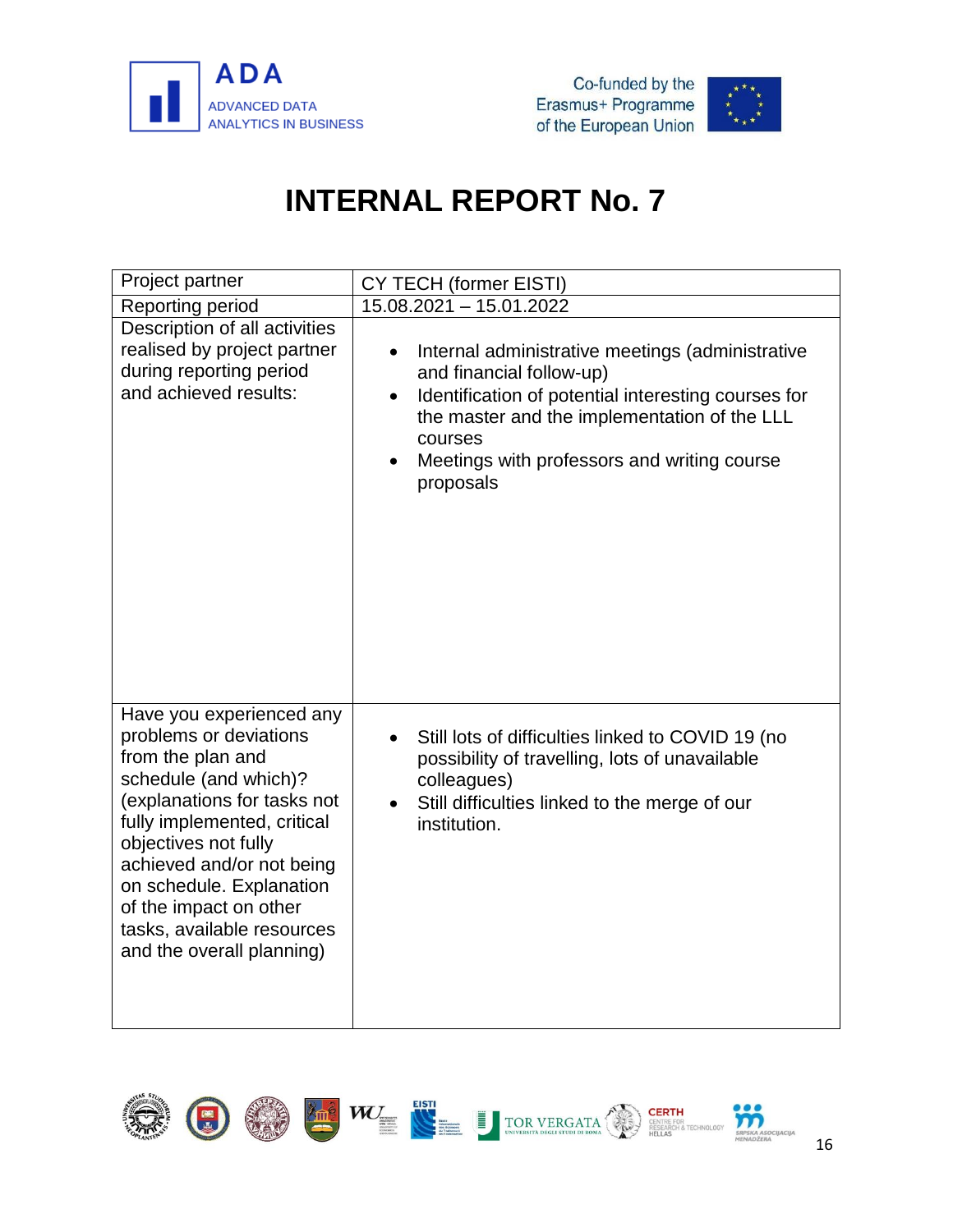





| Measures undertaken to<br>overcome problems and<br>shortcomings:                    |           | Lots of videoconferences and email exchanges                                                                                                                                                                                                                                                                                                              |            |             |             |             |              |
|-------------------------------------------------------------------------------------|-----------|-----------------------------------------------------------------------------------------------------------------------------------------------------------------------------------------------------------------------------------------------------------------------------------------------------------------------------------------------------------|------------|-------------|-------------|-------------|--------------|
| Suggestions for other<br>partners and for future<br>period (if any):                | N/A       |                                                                                                                                                                                                                                                                                                                                                           |            |             |             |             |              |
| Activities planned for the<br>following reporting period:                           |           | Beginning of LLL courses: CY must plan 2<br>courses (done remotely) - this implies keep on<br>working on the content and preparation<br>Welcome one member of Novi Sad in February<br>Beginning of master courses in September: this<br>implies keep on working on content and<br>preparation<br>Administrative follow up<br>Communication on the project |            |             |             |             |              |
| Estimated degree of<br>realisation of the WP                                        | <b>WP</b> |                                                                                                                                                                                                                                                                                                                                                           |            |             |             |             |              |
| activities (from LFM matrix<br>of project proposal) for<br>which project partner is |           | Activity                                                                                                                                                                                                                                                                                                                                                  | 0%-<br>20% | 20%-<br>40% | 40%-<br>60% | 60%-<br>80% | 80%-<br>100% |
| responsible for                                                                     |           |                                                                                                                                                                                                                                                                                                                                                           |            |             |             |             |              |
| (to be filled only by project<br>partners leading work                              |           |                                                                                                                                                                                                                                                                                                                                                           |            |             |             |             |              |
| package):                                                                           |           |                                                                                                                                                                                                                                                                                                                                                           |            |             |             |             |              |
|                                                                                     |           |                                                                                                                                                                                                                                                                                                                                                           |            |             |             |             |              |
| Prepared by:                                                                        |           | <b>Audrey JAMA</b>                                                                                                                                                                                                                                                                                                                                        |            |             |             |             |              |
| Date of reporting:                                                                  |           | January 15 <sup>th</sup> , 2022                                                                                                                                                                                                                                                                                                                           |            |             |             |             |              |

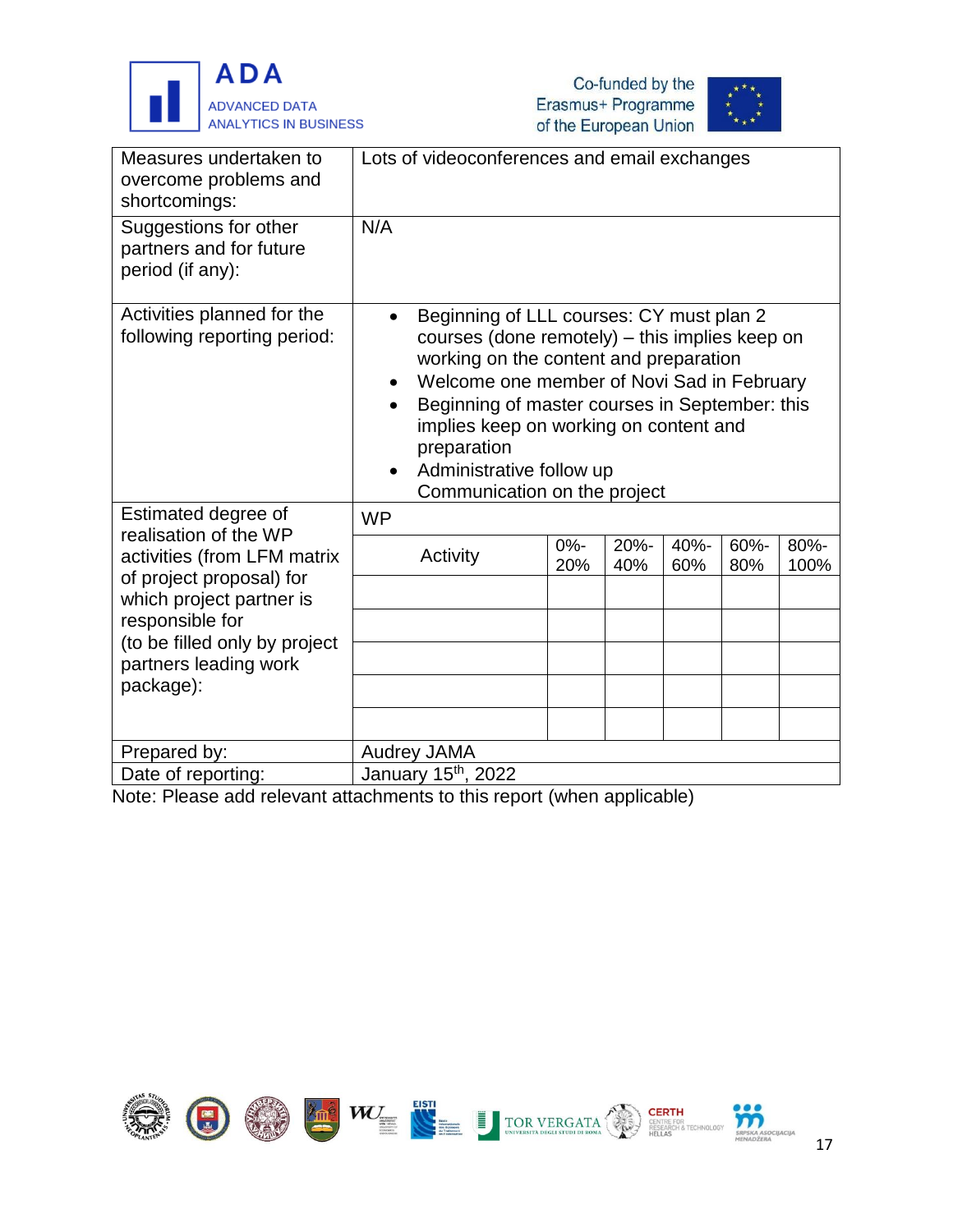



<span id="page-20-0"></span>

| Project partner                                                                                                                                                                                                                                                                                                                         | University of Rome Tor Vergata (UNITOV)                                                                                                                                                                                                                                   |
|-----------------------------------------------------------------------------------------------------------------------------------------------------------------------------------------------------------------------------------------------------------------------------------------------------------------------------------------|---------------------------------------------------------------------------------------------------------------------------------------------------------------------------------------------------------------------------------------------------------------------------|
| Reporting period                                                                                                                                                                                                                                                                                                                        | 15.08.2021 - 15.01.2022                                                                                                                                                                                                                                                   |
| Description of all activities<br>realised by project partner<br>during reporting period<br>and achieved results:                                                                                                                                                                                                                        | Our professors involved in the project are working on the<br>next classes, preparing teaching materials and<br>presentations to be delivered to students to be enrolled<br>in new master study programs in Serbia.<br>Participation in online Steering Committee meeting. |
| Have you experienced<br>any problems or<br>deviations from the plan<br>and schedule (and<br>which)?<br>(explanations for tasks not<br>fully implemented, critical<br>objectives not fully<br>achieved and/or not being<br>on schedule. Explanation<br>of the impact on other<br>tasks, available resources<br>and the overall planning) | Unfortunately, due to the Covid-19 Health Emergency<br>we could not proceed as expected with the<br>implementation of the project.<br>We wish for a positive contribution online and in<br>presence, as the pandemic situation evolves.                                   |
| Measures undertaken to<br>overcome problems and<br>shortcomings:                                                                                                                                                                                                                                                                        | According to the evolution of the pandemic situation, in<br>presence meetings can be proposed respecting social<br>distancing and adopting all the necessary preventing<br>measures.                                                                                      |



G









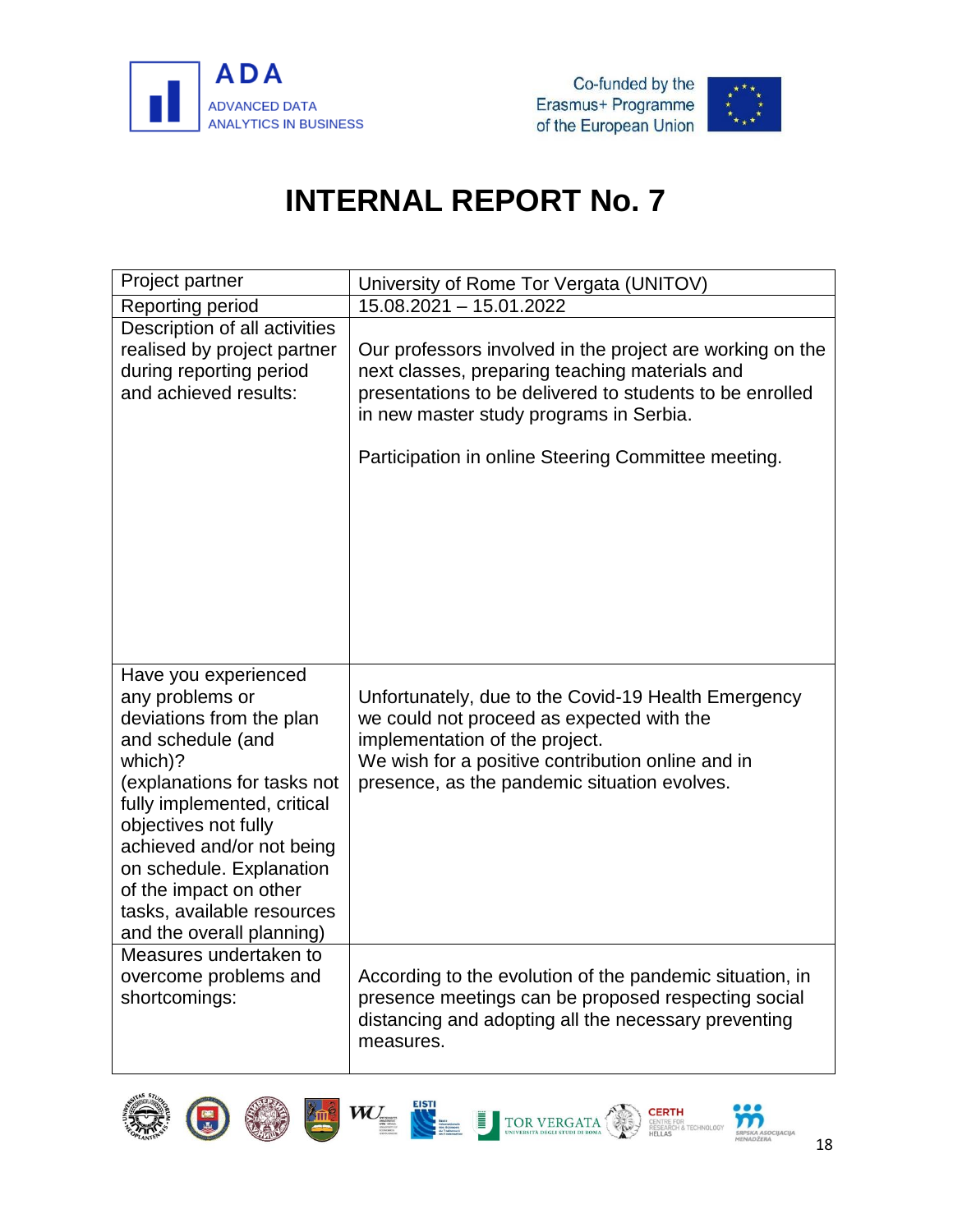

j





| Suggestions for other<br>partners and for future<br>period (if any): | For the entire 2021/22 a.y. the University of Rome Tor<br>Vergata has applied blended learning for all the teaching<br>activities, which foresee activities both in presence and<br>online. We propose to have meetings in presence<br>according to national and European directives.                                  |               |                |             |                |              |
|----------------------------------------------------------------------|------------------------------------------------------------------------------------------------------------------------------------------------------------------------------------------------------------------------------------------------------------------------------------------------------------------------|---------------|----------------|-------------|----------------|--------------|
| Activities planned for the<br>following reporting period:            | The University of Rome Tor Vergata is working on the<br>LLL course to be taught online in the period February 21<br>$-$ March 13, 2022.<br>Prof. Alessio Farcomeni and Prof. Francesco Dotto will<br>held 12 hours (3 days) for the course in Unsupervised<br>Learning.<br>Study visits of Serbian partners to UNITOV. |               |                |             |                |              |
| Estimated degree of<br>realisation of the WP                         | <b>WP</b>                                                                                                                                                                                                                                                                                                              |               |                |             |                |              |
| activities (from LFM matrix<br>of project proposal) for              | Activity                                                                                                                                                                                                                                                                                                               | $0% -$<br>20% | $20% -$<br>40% | 40%-<br>60% | $60% -$<br>80% | 80%-<br>100% |
| which project partner is                                             |                                                                                                                                                                                                                                                                                                                        |               |                |             |                |              |
| responsible for<br>(to be filled only by project                     |                                                                                                                                                                                                                                                                                                                        |               |                |             |                |              |
| partners leading work                                                |                                                                                                                                                                                                                                                                                                                        |               |                |             |                |              |
| package):                                                            |                                                                                                                                                                                                                                                                                                                        |               |                |             |                |              |
| Prepared by:                                                         | <b>Federica Corrente</b>                                                                                                                                                                                                                                                                                               |               |                |             |                |              |
| Date of reporting:                                                   | 15/01/2022                                                                                                                                                                                                                                                                                                             |               |                |             |                |              |

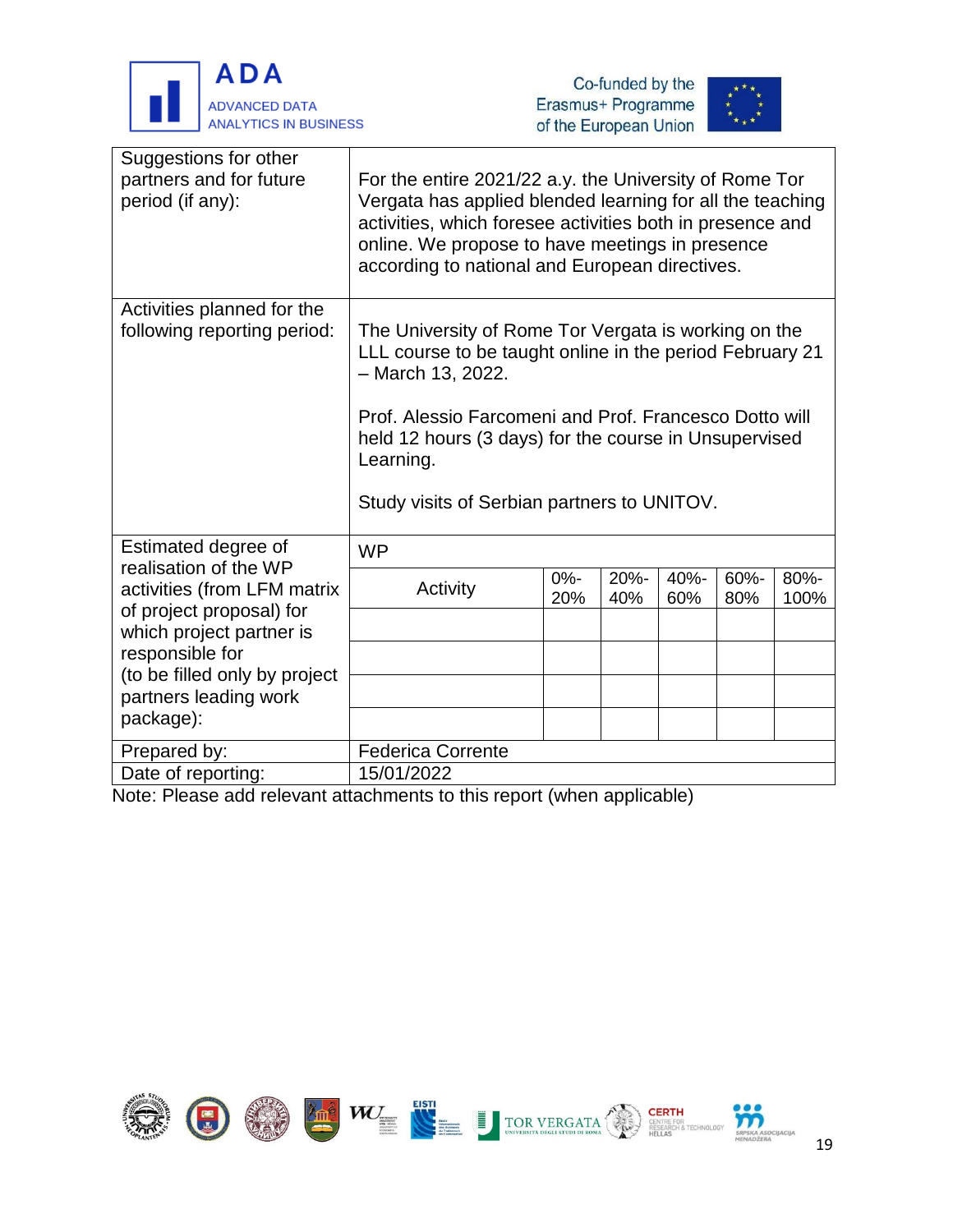



<span id="page-22-0"></span>

| Project partner                                                                                                                                                                                                                                                                                                                      | Centre for Research and Technology Hellas (CERTH)                                                                                                                                                                                                                                                                                                                                               |
|--------------------------------------------------------------------------------------------------------------------------------------------------------------------------------------------------------------------------------------------------------------------------------------------------------------------------------------|-------------------------------------------------------------------------------------------------------------------------------------------------------------------------------------------------------------------------------------------------------------------------------------------------------------------------------------------------------------------------------------------------|
| Reporting period                                                                                                                                                                                                                                                                                                                     | 15.08.2021 - 15.01.2022                                                                                                                                                                                                                                                                                                                                                                         |
| Description of all activities<br>realised by project partner<br>during reporting period<br>and achieved results:                                                                                                                                                                                                                     | Preparation of the teaching material and planning of the<br>teaching lessons to be executed by the CERTH<br>participants. CERTH has selected the professors to teach<br>to students to be enrolled in new master study programs<br>in Serbia (Jason Papathanasiou and Loukas Tsironis).<br>CERTH also participated in various steering committee<br>meetings and other online project meetings. |
| Have you experienced any<br>problems or deviations<br>from the plan and<br>schedule (and which)?<br>(explanations for tasks not<br>fully implemented, critical<br>objectives not fully<br>achieved and/or not being<br>on schedule. Explanation<br>of the impact on other<br>tasks, available resources<br>and the overall planning) | The Covid-19 pandemic caused some delays in the<br>preparation of material for teaching.                                                                                                                                                                                                                                                                                                        |

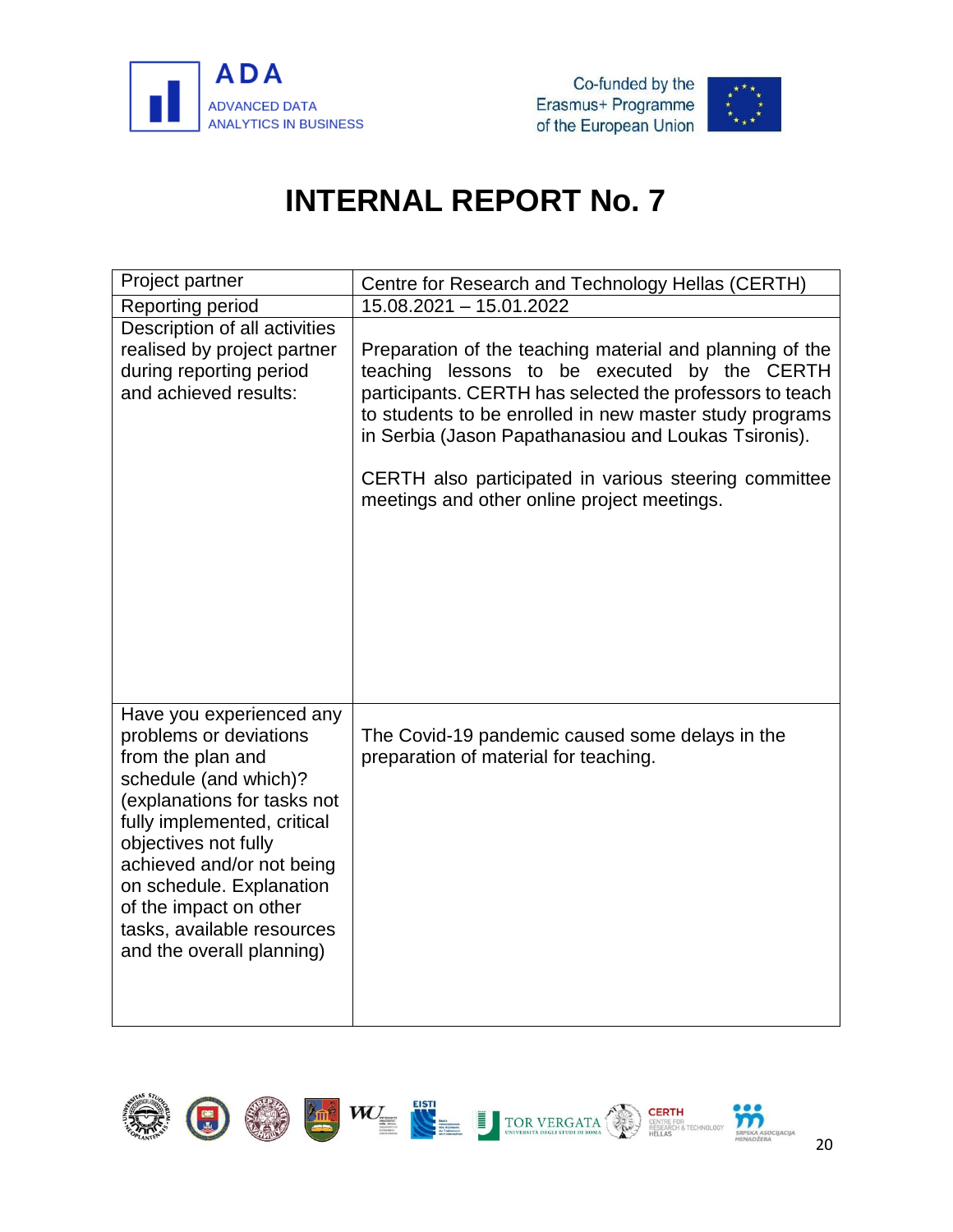





| Measures undertaken to<br>overcome problems and<br>shortcomings:     | Preparation of material will be finalised in the<br>forthcoming months.                                                                                                                                                                                                                                                                                                                                                            |               |             |             |             |              |
|----------------------------------------------------------------------|------------------------------------------------------------------------------------------------------------------------------------------------------------------------------------------------------------------------------------------------------------------------------------------------------------------------------------------------------------------------------------------------------------------------------------|---------------|-------------|-------------|-------------|--------------|
| Suggestions for other<br>partners and for future<br>period (if any): | N/A                                                                                                                                                                                                                                                                                                                                                                                                                                |               |             |             |             |              |
| Activities planned for the<br>following reporting period:            | Continue with the preparations of the teaching material<br>and planning the teaching lessons to be executed by the<br>CERTH participants. There are a couple of courses that<br>are scheduled:<br>1. Multiple Criteria Decision Aid<br>2. Optimization and Business Decision Making using<br>Python (along with the University of Nis)<br>If the situation allows, visits of professors from Serbia to<br>CERTH will be organized. |               |             |             |             |              |
| Estimated degree of<br>realisation of the WP                         | <b>WP</b>                                                                                                                                                                                                                                                                                                                                                                                                                          |               |             |             |             |              |
| activities (from LFM matrix<br>of project proposal) for              | Activity                                                                                                                                                                                                                                                                                                                                                                                                                           | $0% -$<br>20% | 20%-<br>40% | 40%-<br>60% | 60%-<br>80% | 80%-<br>100% |
| which project partner is                                             |                                                                                                                                                                                                                                                                                                                                                                                                                                    |               |             |             |             |              |
| responsible for<br>(to be filled only by project                     |                                                                                                                                                                                                                                                                                                                                                                                                                                    |               |             |             |             |              |
| partners leading work                                                |                                                                                                                                                                                                                                                                                                                                                                                                                                    |               |             |             |             |              |
| package):                                                            |                                                                                                                                                                                                                                                                                                                                                                                                                                    |               |             |             |             |              |
|                                                                      |                                                                                                                                                                                                                                                                                                                                                                                                                                    |               |             |             |             |              |
| Prepared by:                                                         | Josep Maria Salanova Grau and Jason Papathanasiou                                                                                                                                                                                                                                                                                                                                                                                  |               |             |             |             |              |
| Date of reporting:                                                   | 15/01/2022                                                                                                                                                                                                                                                                                                                                                                                                                         |               |             |             |             |              |

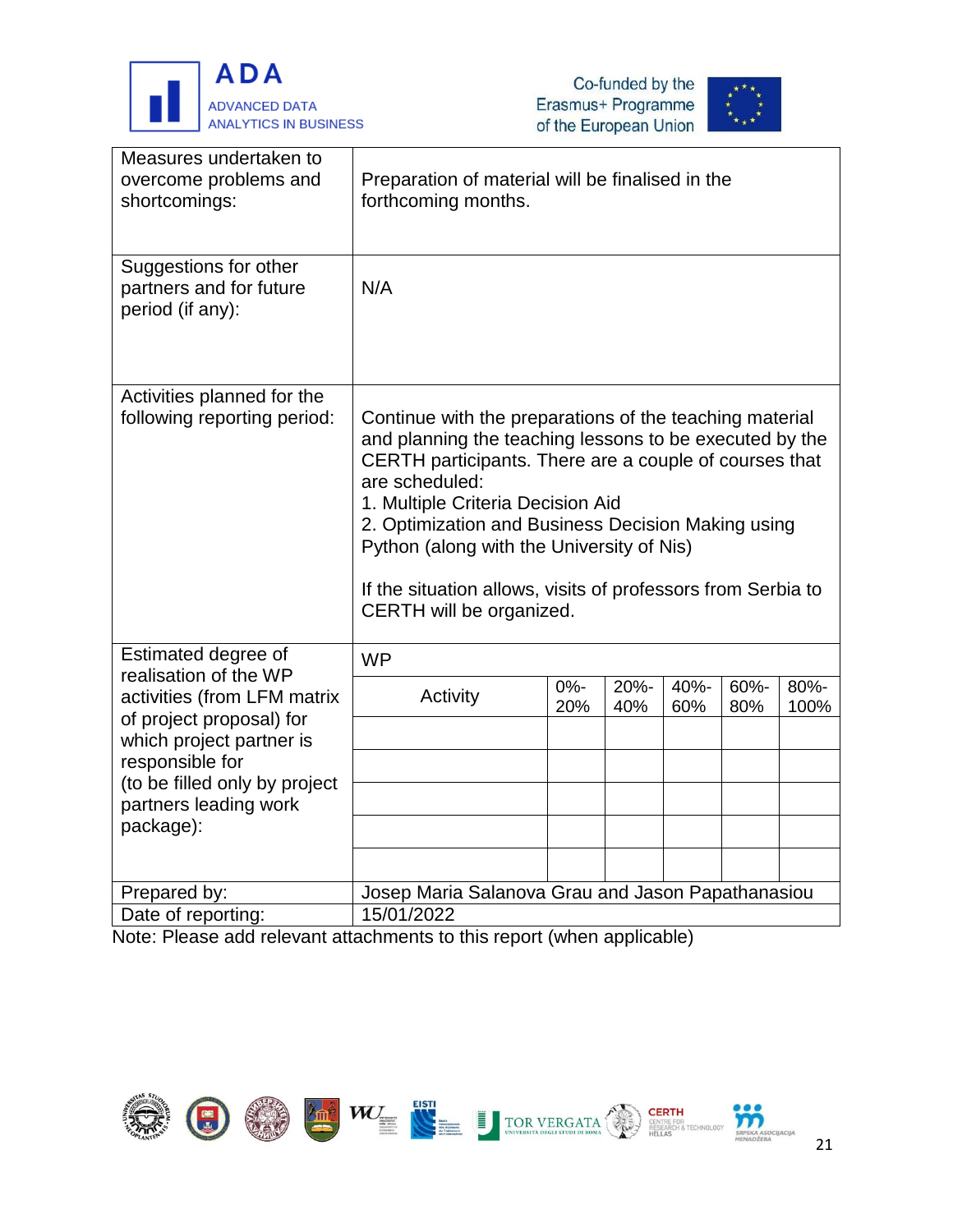



<span id="page-24-0"></span>

| Project partner                                                                                                                                                                                                                                                                                                                      | Serbian Association of Managers (SAM)                                                                                                                                                                                                                                                                                                                                                                                                                                                   |
|--------------------------------------------------------------------------------------------------------------------------------------------------------------------------------------------------------------------------------------------------------------------------------------------------------------------------------------|-----------------------------------------------------------------------------------------------------------------------------------------------------------------------------------------------------------------------------------------------------------------------------------------------------------------------------------------------------------------------------------------------------------------------------------------------------------------------------------------|
| Reporting period                                                                                                                                                                                                                                                                                                                     | 15/08/2021-15/01/2022                                                                                                                                                                                                                                                                                                                                                                                                                                                                   |
| Description of all activities<br>realised by project partner<br>during reporting period<br>and achieved results:                                                                                                                                                                                                                     | During the reporting period, SAM was working on<br>promotion for life-long learning modules amongst its<br>business members and partners.                                                                                                                                                                                                                                                                                                                                               |
|                                                                                                                                                                                                                                                                                                                                      | SAM participated actively in meetings with partners (in<br>Novi Sad, Belgrade, Kragujevac and Niš) aiming to<br>prepare for the promotion of accredited study programs<br>and LLL modules and courses.                                                                                                                                                                                                                                                                                  |
|                                                                                                                                                                                                                                                                                                                                      | Also, SAM continued to strengthen its connections with<br>Faculties of Economics, in Belgrade, Kragujevac, Novi<br>Sad and Niš. SAM continued with podcast "Ecof&SAM<br>Business Talks" with experienced and<br>successful<br>managers as special guests, aiming to bring closer<br>students to the best business practices and managers'<br>profession. Additionally, with the same aim, SAM started<br>accepting Deans and outstanding students to SAM<br>membership, free of charge. |
| Have you experienced any<br>problems or deviations<br>from the plan and<br>schedule (and which)?<br>(explanations for tasks not<br>fully implemented, critical<br>objectives not fully<br>achieved and/or not being<br>on schedule. Explanation<br>of the impact on other<br>tasks, available resources<br>and the overall planning) | Due to past year pandemic, dissemination of the<br>information of the project among business audience is<br>limited, but continuing.                                                                                                                                                                                                                                                                                                                                                    |